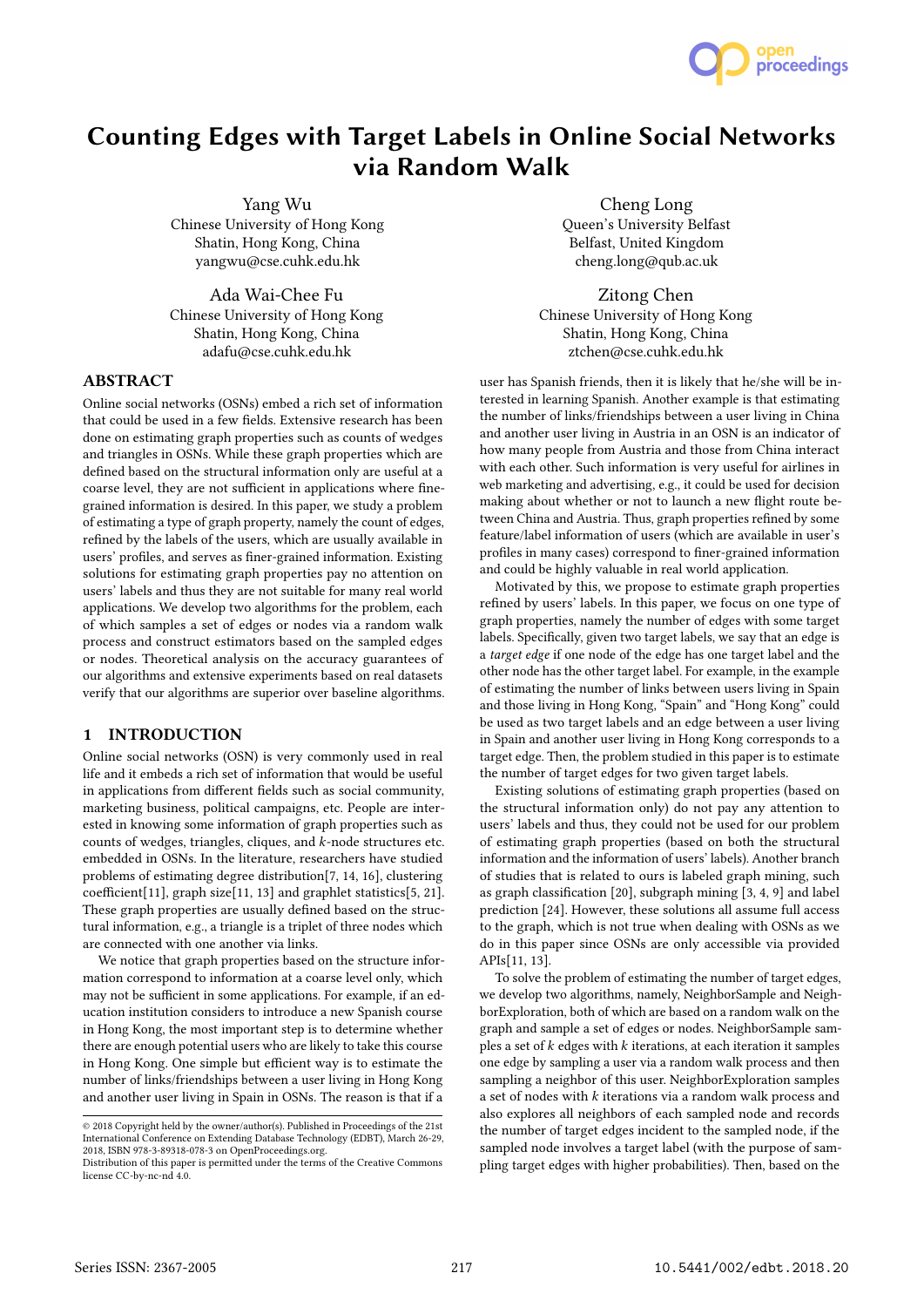sample set, we construct unbiased estimators using some statistical techniques. For each estimator, we conduct some theoretical analysis on the relationship between the number of samples and the corresponding accuracy guarantees.

In summary, our main contributions are as follows. First, we propose to estimate graph properties refined by users' labels in OSNs, which, to the best of our knowledge, is the first attempt to do so. Second, we develop two algorithms for estimating the number of edges with target labels and provide theoretical analysis on the accuracy guarantees. Third, we conducted extensive experiments which verified that the algorithms developed in this paper are superior over baseline algorithms.

This paper is organized as follows. Section 2 reviews the related work. Section 3 provides some preliminaries and the problem definition. Section 4 introduces our proposed algorithms for estimating the number of edges with target labels. Section 5 presents the experiments and Section 6 concludes the paper and gives a few directions for future study.

# 2 RELATED WORK

In the literature, OSNs with restricted access and labeled graphs with full access are both popular topics, but to our knowledge, there has been no study about labeled graphs with restricted access, which we study in this paper.

A lot of work has been done on online social networks with restricted access and most existing work is based on random walk methods, which have been used for estimating degree distribution [7, 14, 16], clustering coefficients [11] and graph size [11, 13]. In [14], the authors introduced a non-backtracking random walk method, which is more efficient than traditional random walk for estimating degree distribution. In [11], the authors proposed simple but efficient sampling algorithms for estimating the clustering coefficient and the graph size via simple random walk. In addition, node pairs sampling in OSNs has also been studied in [22]. Recently, Chen et al. [5] proposed the state-of-the-art random walk based algorithms for graphlets statistics using the concepts of subgraph relationship graphs and expanded Markov Chain.

Labels in graph are widely used in many applications, which has attracted much attention from researchers and a considerable amount of work has been done on labeled graphs. Particularly, it has been studies in the area of subgraph mining a lot. In [9], the authors studied the problem of mining frequent neighbourhood pattern in labeled graphs and in [4], a method for mining significant connected subgraph in labeled graphs is proposed. Anchuri et al. consider the difference between labels as a cost and introduce an algorithm for mining approximate subgraph patterns with label cost [3]. Labels are also used in graph classification. In [20], the authors proposed an algorithm for classifying labeled nodes based on structural neighbourhood. Recently, Ye et al. [24] considered a new scenario where only very few vertices have labels compared to large amounts of unlabeled vertices, and proposed an algorithm which leverages the limited user information and friendship network wisely to infer the labels of unlabeled users in OSNs.

#### 3 PRELIMINARIES AND PROBLEM **DEFINITION**

In this section, we first introduce some basic notations, and then give a formal definition of the problem.

An OSN is represented as an undirected graph  $G(V, E)$ , where a user corresponds to a node in  $V$  and a friendship between two users corresponds to an edge in  $E$ . For each user  $u$  in  $G$ , we denote u's degree by  $d(u)$ , i.e.,  $d(u)$  corresponds to the number of u's friends. Each user/node in V has a set of labels such as this user's gender, profession, living country etc. which could be found out in most cases by checking users' profile. For an edge  $(u, v)$ , we define its label as a pair of two labels, one is a label of  $u$  and the other is a label of  $v$ .

Let  $t_1$  and  $t_2$  be two target labels. We say that an edge  $(u, v)$ is a *target edge* if the edge has the pair of  $t_1$  and  $t_2$  as one of its labels, i.e., either u has  $t_1$  and v has  $t_2$ , or v has  $t_1$  and u has  $t_2$ . We say that  $(t_1, t_2)$  is the target edge label. Let F be the number of target edges. In this paper, we study the problem of estimating  $F$  with the following assumptions: (1) we have no full access to the graph  $G(V, E)$  but only some limited access via APIs each of which can be used to retrieve the list of friends/neighbors of a given user; (2) the information of  $|V|$  and  $|E|$  is available as prior knowledge (this is reasonable since this information can be often obtained from the OSN owner's reports or Internet, and in case that such information is not publicly available, some existing methods such as [11] and [23] could be used to estimate  $|V|$  and  $|E|$ , respectively).

We also derive the bound on the sample size which can achieve an  $(\epsilon, \delta)$ -approximation estimation of F. The  $\widehat{F}$  which satisfies the following equation is an  $(\epsilon, \delta)$ -approximation estimation of  $F$  .

$$
P[(1 - \epsilon)F < \widehat{F} < (1 + \epsilon)F] \ge 1 - \delta \tag{1}
$$

#### **ESTIMATORS OF NUMBER OF EDGES** WITH TARGET LABEL

We propose to estimate the number of edges with target labels by first sampling a set of edges or nodes and then constructing an (un-biased) estimator based on the set of sampled edges or nodes. In the following, we introduce two algorithms, one for sampling edges and the other for sampling nodes, both of which are based on a random walk on the graph. The first one, as presented in Section 4.1, is called NeighborSample and samples a set of  $k$  edges with  $k$  iterations at each of which it samples one edge by sampling a user via a random walk process and then sampling a neighbor of this user. The second one, as presented in Section 4.2, is called NeighborExploration and samples a set of nodes with k iterations via a random walk process and also explores all neighbors of each sampled node and records the number of target edges incident to the sampled node, if the sampled node involves a target label (with the purpose of sampling target edges with higher probabilities).

For each sampling algorithm, we use Hansen-Hurwitz estimator [10], Horvitz-Thompson estimator [12] and Re-weighted estimator [17] to estimate the number of target edges. Hansen-Hurwitz estimator and Horvitz-Thompson estimator are two simple and widely used estimator when samples are sampled with unequal probabilities, and Re-weighted estimator is an estimator based on the Hansen-Hurwitz estimator.

#### 4.1 Estimation Based on NeighborSample

4.1.1 Sampling Process. NeighborSample samples a set S of  $k$  edges with  $k$  iterations. At each iteration, it samples an edge by sampling a user  $u$  via simple random walk first and then randomly picking one of u's neighbors, says  $v$  (i.e.,  $(u, v)$  corresponds to the edge sampled at this iteration). The pseudo-code of NeighborSample is presented in Algorithm 1.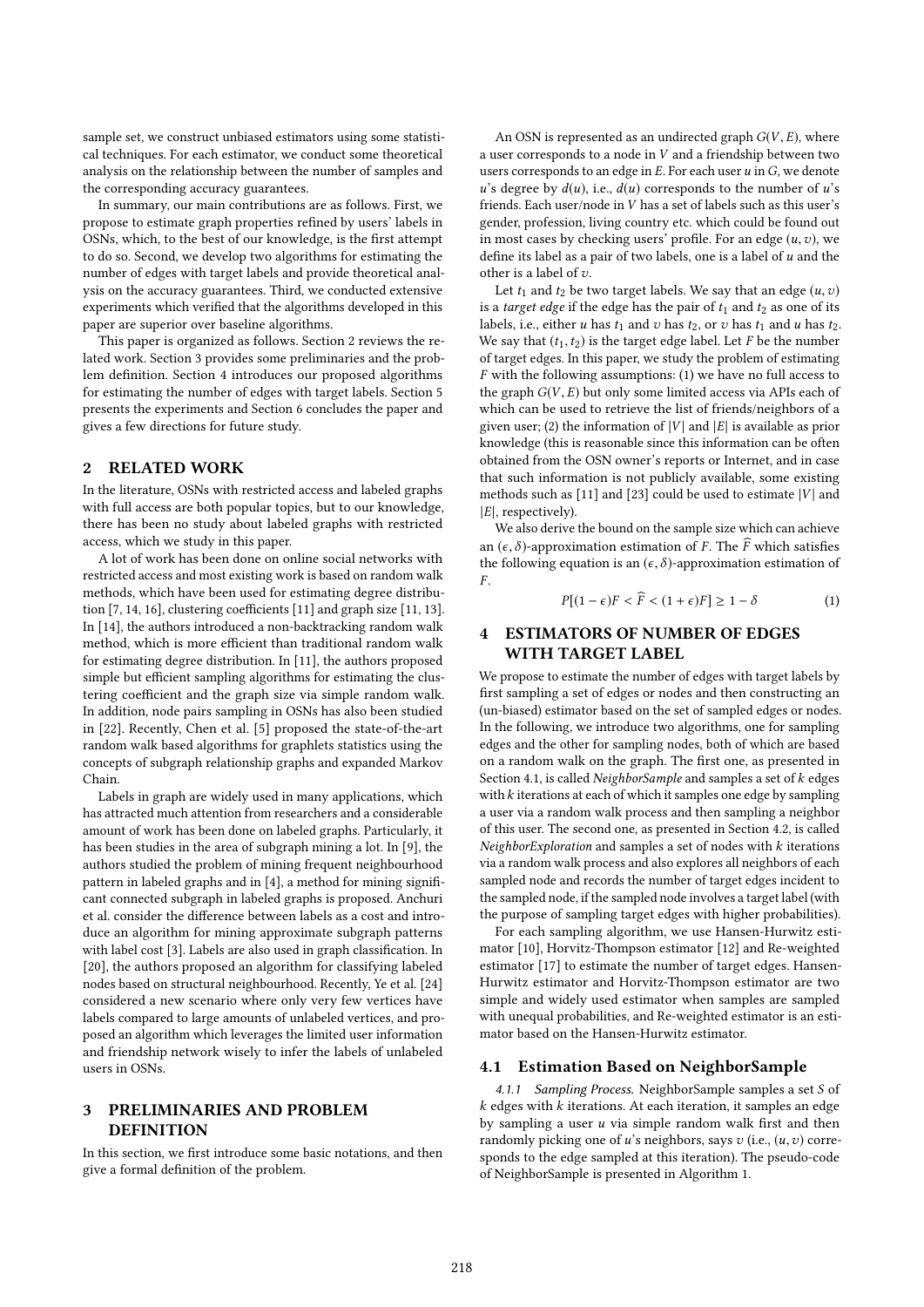Algorithm 1 NeighborSample

**Require:** an online social network  $G(V, E)$  accessible via APIs 1:  $S \leftarrow \emptyset$ 

2: for  $i: 1 \leftarrow k$  do 3: Sample a use

- 3: Sample a user  $u_i$  via simple random walk<br>4: Sample a neighbor  $v_i$  of  $u_i$  randomly
- 4: Sample a neighbor  $v_i$  of  $u_i$  randomly<br>5:  $S \leftarrow S \cup (u_i, v_i)$
- 5:  $S \leftarrow S \cup (u_i, v_i)$ <br>6: end for
- 6: end for
- 7: Return S

Based on the sampling process, we construct two different estimators, one is based on the Hansen-Hurwitz Estimator and the other is based on the Horvitz-Thompson Estimator.

4.1.2 Hansen-Hurwitz Estimator. We define  $X_i$  ( $1 \le i \le k$ )<br>he the edge sempled at the *i*<sup>th</sup> iteration of the sempling proto be the edge sampled at the  $i^{th}$  iteration of the sampling process. Consider the distribution of Y. First, Y. could be any edge. cess. Consider the distribution of  $X_i$ . First,  $X_i$  could be any edge  $(u, z)$   $\in$   $F$ . Second, an edge  $(u, z)$  is sampled if and only if the  $(u, v) \in E$ . Second, an edge  $(u, v)$  is sampled if and only if the following two events happen:  $(E1)$  *u* is sampled by the random walk (line 3 in Algorithm 1) and then  $v$ , as one of  $u$ 's neighbors, is picked (line 4 in Algorithm 1) and (E2)  $v$  is sampled by the random walk (line 3 in Algorithm 1) and then  $u$ , as one of  $u$ 's neighbors, is picked (line 4 in Algorithm 1). Third, the probability of event E1 is equal to  $\frac{d(u)}{2|E|} \cdot \frac{1}{d(u)}$  $\frac{1}{d(u)} = \frac{1}{2|E|}$  (the probability that  $u$  is sampled by the random walk is equal to  $\frac{d(u)}{2|E|}$  according<br>to the stationary distribution of a random walk [8, 18] and the to the stationary distribution of a random walk  $\begin{bmatrix} 8, 18 \end{bmatrix}$  and the probability that one specific neighbor of  $u$  is sampled is equal to 1  $\frac{d(u)}{dt(u)}$  and so is that of event E2. Therefore, the probability that  $\frac{d(u)}{dt}$  corresponds to any edge  $(u, v)$  denoted by  $\pi(X_i = (u, v))$  $\overline{X_i}$  corresponds to any edge  $(u, v)$ , denoted by  $\pi(X_i = (u, v))$ , is equal to  $\frac{1}{2|E|} + \frac{1}{2|E|} = \frac{2}{2|E|} = \frac{1}{|E|}$ , i.e.,  $X_i$  corresponds to a uniform sample from the set of edges is equal to  $\frac{1}{2|E|} + \frac{1}{2|E|} = \frac{2}{2|E|} = \frac{1}{|E|}$ , i.e.,  $X_i$  corresponds to a uniform sample from the set of edges.

Now, consider  $\frac{I(X_i)}{\pi(X_i)}$  $\frac{I(X_i)}{\pi(X_i)}$  which is also a random variable, where<br>or function and  $I(X_i) = 1$  if  $X_i$  is one target  $I(X_i)$  is an indicator function and  $I(X_i) = 1$  if  $X_i$  is one target edge, and 0 otherwise. We deduce that  $E[\frac{I(X_i)}{\pi(X_i)}]$  $\frac{I(X_i)}{\pi(X_i)}$  =  $\sum_{i} X_i \in E$   $I(X_i) =$ *F*. Based upon on this, we construct an estimator of *F* as  $\frac{I((u_i, v_i))}{\pi(X_i = (u_i, v_i))}$  $\pi(X_i=(u_i,v_i))$ <br>sed Since  $= |E| \cdot I((u_i, v_i))$ , which could be verified to be unbiased. Since in each iteration, we can construct such an estimator, we use the average of these estimators as the final estimator, which is presented as follows.

$$
\hat{F} = \frac{1}{k} \sum_{1 \le i \le k} |E| \cdot I(X_i) = \frac{1}{k} \sum_{1 \le i \le k} |E| \cdot I((u_i, v_i)) \quad (2)
$$

k k This estimator corresponds to a Hansen-Hurwitz estimator [10]. Implementation.A straightforward implementation of the NeighborSample sampling process as shown in Algorithm 1 would perform k random walk processes. We note that performing a random walk process is costly since it needs to walk for some enough steps (which corresponds to the mixing time [6] of the random walk) in order to achieve the stationary distribution, where each walk from one user to one of her neighbors requires to issue an API call. Fortunately, we observe that the above estimator does not require to sample edges  $(u_i, v_i)$   $(1 \le i \le k)$ <br>independently and thus we propose to sample all these edges independently, and thus we propose to sample all these edges using a single random walk process. Specifically, it performs a enough number of simple random walk steps first (i.e., the mixing time is achieved) and then continues to walk for  $k$  steps further, each via an edge. At the end, it picks those edges it walks through at the last  $k$  steps as the sampled edges. In this way,  $k$ edges are sampled via only a single random process and as could be verified, the probability that one sampled edge corresponds

to a specific edge in the graph is still equal to  $\frac{1}{15}$  $\frac{1}{|E|}$  and thus the estimator constructed above is still valid.

Analysis. In this part, we derive theoretical results on the number of edges to sample in order to achieve some pre-set accuracy guarantee.

THEOREM 4.1. Let  $1 > \delta > 0$ ,  $\epsilon \leq 1$  and  $k \geq 1$ . Sampling k edges in NeighborSample will return an  $(\epsilon, \delta)$ -approximation estimation of F by the Hansen-Hurwitz estimator, if<br> $\sum_{X \in E} |E| \cdot I(X) - F^2$  $k \geq \frac{\sum_{X \in E} |E| \cdot I(X) - F^2}{\epsilon^2 \cdot F^2 \cdot \delta}$  $\epsilon^2 \cdot F^2 \cdot \delta$  $\frac{1}{2}$   $\frac{1}{2}$ 

PROOF. Since  $F = E\left[\frac{I(X_i)}{\pi(X_i)}\right]$  $\overline{\pi(X_i)}$ ], if  $\frac{1}{t}$  $\frac{1}{k} \sum_{i=1}^{k} \frac{I(X_i)}{\pi(X_i)}$  $\frac{I(X_i)}{\pi(X_i)}$  is an  $(\epsilon, \delta)$ -approximation estimation of  $E\left[\frac{I(X_i)}{\pi(X_i)}\right]$  $\frac{I(X_i)}{\pi(X_i)}$ ], then  $\widehat{F}$  is also an  $(\epsilon, \delta)$ -approximation es-

timation of  $F$ .<br>Let  $V = \frac{1}{2}$ . Let  $Y = \frac{1}{k}$  $\frac{1}{k} \sum_{i=1}^{k} \frac{I(X_i)}{\pi(X_i)}$  $\frac{I(X_i)}{\pi(X_i)}$ , then  $E[Y] = F$  and  $Var[Y] = \frac{1}{k}$  $\frac{1}{k} \left( E \left[ \frac{I(X_i)^2}{\pi(X_i)} \right] \right)$  $\frac{I(X_i)^2}{\pi(X_i)^2}$  $E\left[\frac{I(X_i)}{\pi(X_i)}\right]$  $\frac{I(X_i)}{\pi(X_i)}$ ]<sup>2</sup>) =  $\frac{1}{k}$ <br>equality (see k  $\cdot \sum_{X \in E} \frac{I(X)}{\pi(X)}$  $\frac{I(X)}{\pi(X)} - F^2$  and  $E[Y] = F$ . By Chebyshev's<br>  $E[X] = F$  and  $E[Y] = F$ . By Chebyshev's inequality (see Appendix A), we obtain the bound of k for achiev-<br>ing  $(c, \delta)$ -approximation ing  $(\epsilon, \delta)$ -approximation.

$$
k \geq \frac{\sum_{X \in E} |E| \cdot I(X) - F^2}{\epsilon^2 \cdot F^2 \cdot \delta} \qquad \qquad \Box
$$

4.1.3 Horvitz-Thompson Estimator. For each edge  $e = (u, v) \in$ E, we define a new indicator function  $H(e \in S)$  such that  $H(e \in S)$ is equal to 1 if  $e$  is sampled by the NeighborSample sampling process once or multiple times, and 0 otherwise. We define  $Pr(e)$ as the probability that an edge e is sampled in at least one iteration of the NeighborSample sampling process, i.e.,  $e \in S$ . Consider  $Pr(e)$  for a specific edge  $e$ , we observe that the event that  $e$  is not sampled happens if and only if all following  $k$  events happen:  $e$ is not sampled in the *i*<sup>th</sup> iteration for  $1 \le i \le k$ . Considering that the probability that each of these events happens is equal that the probability that each of these events happens is equal to  $(1 - \frac{1}{|E|})$  and these events are independent, we know that the  $\frac{1}{|E|}$  and these events are independent, we know that the<br>probability that *e* is not sampled in any of iterations is equal to<br> $\frac{1}{2}$  is which further implies that the probability that *e* is  $(1 - \frac{1}{|E|})^k$ , which further implies that the probability that e is  $\left(1 - \frac{1}{|E|}\right)^r$ , which further implies that the probability that e is<br>sampled in at least one of the iterations, i.e.,  $Pr(e)$ , is equal to<br> $\left(1 - \left(1 - \frac{1}{|E|}\right)^k\right)$ .  $\frac{1}{|E|}$ )<sup>k</sup>).<br>We con

Then, we construct an estimator of  $F$  as follows.

$$
\hat{F} = \sum_{e \in E} \frac{I(e)}{Pr(e)} H(e \in S) = \sum_{e \in E} \frac{I(e)}{1 - (1 - \frac{1}{|E|})^k} H(e \in S) \tag{3}
$$

Next we show how this estimator is derived and that it is unbiased. Define  $\{S_1, S_2, ..., S_m\}$  as the collection of all possible sample sets each of which contains  $k$  edges from the edge set  $E$ . Let  $P(S_i)$  be the probability that we get set  $S_i$  as the sample set in Neighbor-Sample process. Let S be a random set from  $\{S_1, S_2, ..., S_m\}$ , we have

$$
E[\sum_{e \in E} \frac{I(e)}{Pr(e)} H(e \in S)] = \sum_{j=1}^{m} P(S_j) \sum_{e \in E} \frac{I(e)}{Pr(e)} H(e \in S_j)
$$
  
= 
$$
\sum_{e \in E} \frac{I(e)}{Pr(e)} \sum_{j=1}^{m} P(S_j) H(e \in S_j)
$$
  
= 
$$
\sum_{e \in E} \frac{I(e)}{Pr(e)} Pr(e) = \sum_{e \in E} I(e) = F
$$
 (4)

So the estimator  $\widehat{F} = \sum_{e \in E} \frac{I(e)}{Pr(e)}$  $\frac{I(e)}{Pr(e)}H(e \in S)$  is an unbiased estimator.

Implementation. Different from the case of the Hansen-Hurwitz estimator in Section 4.1.2, the Horvits-Thompson estimator requires that the edges sampled in different iterations are independent. With the implementation in Section 4.1.2, the edges sampled are not independent since the edge sampled at the current iteration is adjacent to the one sampled at the last iteration. To meet the independence requirement, we adopt an existing strategy [11], which is to use those vertices (and edges) which are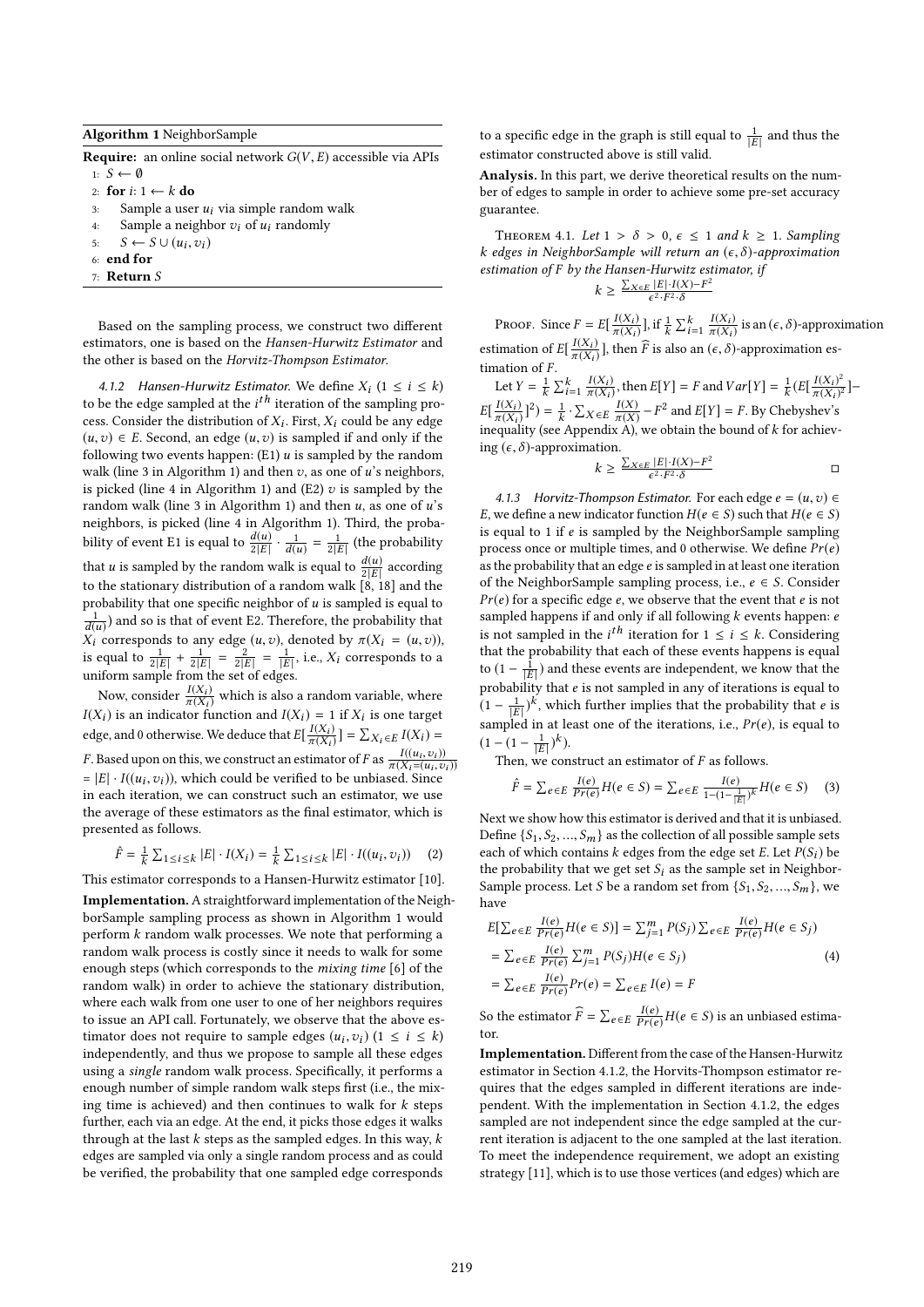sampled far away from each other by a certain number  $r$  of steps in the random walk process, (in this way, every two sampled edges could be regarded as approximately independent sampled edges, and following [11], we set r as  $2.5%$ ) in our experiments.

Analysis. In this part, we derive some theoretical results on the number of edges to sample in order to achieve some pre-set accuracy guarantee.

THEOREM 4.2. Let  $1 > \delta > 0$ ,  $\epsilon \le 1$  and  $k \ge 1$ . Sampling k edges in NeighborSample will return an  $(\epsilon, \delta)$ -approximation estimation of F by the Horvitz-Thompson estimator, if

$$
k \ge \max_{e \in E} \log \frac{I(e)^2 + B}{B} / \log \frac{1}{A(e)}
$$
  
where  $A(e) = 1 - \frac{1}{|E|}$  and  $B = \delta \epsilon^2 \cdot F^2 / |E|$ .

Proof. Let  $\pi_e = \frac{1}{|E|}$  $\frac{1}{|E|}$  be the probability of sampling edge *e* in<br>process In [12] it has been proved that the one NeighborSample process. In [12], it has been proved that the variance of the Horvitz-Thompson estimator is

$$
Var[\widehat{F}] = E[\widehat{F}^{2}] - E[\widehat{F}]^{2}
$$
  
=  $\sum_{e_{1} \in E} \sum_{e_{2} \in E} \frac{I(e_{1})I(e_{2})}{Pr(e_{1})Pr(e_{2})} E[H(e_{1} \in S)H(e_{2} \in S)]$   
-  $\sum_{e_{1}inE} \sum_{e_{2}inE} \frac{I(e_{1})I(e_{2})}{Pr(e_{1})Pr(e_{2})} E[H(e_{1} \in S)] E[H(e_{2} \in S)]$   
=  $\sum_{e_{1}inE} \sum_{e_{2}inE} \frac{I(e_{1})I(e_{2})}{Pr(e_{1})Pr(e_{2})} Cov(H(e_{1} \in S), H(e_{2} \in S))$ 

Since  $Cov(H(e_1 \in S), H(e_2 \in S)) = Pr(e_1, e_2) - Pr(e_1)Pr(e_2)$ ,<br>where  $Pr(e_1, e_2) = Pr(e_1) + Pr(e_2) - (1 - (1 - \pi - \pi - \pi))k$  for where  $Pr(e_1, e_2) = Pr(e_1) + Pr(e_2) - (1 - (1 - \pi_{e_1} - \pi_{e_2})^k)$  for<br>ex  $\pm$  eq and  $Cov(H(e_1, \epsilon, S)$   $H(e_2, \epsilon, S) - Pr(e_1)(1 - Pr(e_2))$  for  $e_1 \neq e_2$  and  $Cov(H(e_1 \in S), H(e_2 \in S)) = Pr(e_1)(1 - Pr(e_1))$  for  $e_1 = e_2$ , so we have

$$
Var[\widehat{F}] = \sum_{e_1 \in E} \left( \frac{1 - Pr(e_1)}{Pr(e_1)} \right) I(e_1)^2 +
$$
  
\n
$$
\sum_{e_1 \in E} \sum_{e_2 \in E, e_2 \neq e_1} \left( \frac{Pr(e_1) + Pr(e_2)}{Pr(e_1)Pr(e_2)} \right) +
$$
  
\n
$$
\frac{-\{1 - (1 - \pi_{e_1} - \pi_{e_2})^k\} - Pr(e_1)Pr(e_2)}{Pr(e_1)Pr(e_2)} I(e_1) I(e_2)
$$
 (6)

 $Pr(e_1)Pr(e_2) \longrightarrow P(e_1)P(e_2)$ <br>The second term in the right hand side of Equation (6) can be simplified as

$$
\sum_{e_1 \in E} \sum_{e_2 \in E, e_2 \neq e_1} \left( \frac{(1 - \pi_{e_1} - \pi_{e_2})^k}{Pr(e_1)Pr(e_2)} - \frac{(1 - \pi_{e_1} - \pi_{e_2} + \pi_{e_1} \pi_{e_2})^k}{Pr(e_1)Pr(e_2)} \right) I(e_1) I(e_2)
$$
\n(7)

since  $\pi_{e_1} = \pi_{e_2} = 1/|E| \ge 0$ , it is obvious that  $1 - \pi_{e_1} - \pi_{e_2} \le$  $1 - \pi_{e_1} - \pi_{e_2} + \pi_{e_1} \pi_{e_2}$ . As a result, the term 7 is also negative, so we can ignore this term. By Chebyshav's inequality (see Annendix can ignore this term. By Chebyshev's inequality (see Appendix A), we have

$$
\sum_{e \in E} \left( \frac{(1 - \pi_e)^k}{1 - (1 - \pi_e)^k} \right) I(e)^2 \le \delta \epsilon^2 \cdot F^2 \tag{8}
$$

so if

$$
\left(\frac{(1-\pi_e)^k}{1-(1-\pi_e)^k}\right)I(e)^2 \le \delta\epsilon^2 \cdot F^2/|E| \tag{9}
$$

holds for each  $e \in E$ , then Equation (8) also holds.<br>Define  $A(e) = 1 - \pi$ , and  $B = \delta e^2$ ,  $E^2 / |E|$ , then

Define  $A(e) = 1 - \pi_e$  and  $B = \delta \epsilon^2 \cdot F^2 / |E|$ , then we obtain the bound of k for achieving  $(\epsilon, \delta)$ -approximation.

$$
k \ge \max_{e \in E} \log \frac{I(e)^2 + B}{B} / \log \frac{1}{A(e)}
$$
(10)

# 4.2 Estimation Based on NeighborExploration

4.2.1 Sampling Process. NeighborExploration samples a set S of nodes with  $k$  iterations for a given integer  $k$ . At each iteration, it first samples a node by a random walk process and then explores all edges incident to  $u$  if  $u$  involves a target label. The

Algorithm 2 NeighborExploration

**Require:** an online social network  $G(V, E)$  accessible via APIs **Require:** a pair of two target labels  $t_1$  and  $t_2$ 

- 1:  $S$  ← Ø
- 2: for  $i: 1 \leftarrow k$  do 3: Sample a use
- 3: Sample a user  $u_i$  via simple random walk<br>4: **if**  $u_i$  has label  $t_1$  or label  $t_2$  **then**
- 4: **if**  $u_i$  has label  $t_1$  or label  $t_2$  **then**<br>5: Explore all the neighbors of  $u_i$  a
- Explore all the neighbors of  $u_i$  and compute the number of target edges incident to  $u_i$  and we use function  $T$ to record the mapping from  $u_i$  to the number of target edges incident to  $u_i$ .
- 6: end if

7:  $S$  ←  $S \cup u_i$ 

8: end for

9: Return S and function T

rationale of exploring all neighbors of the user  $u$  is that once we know that  $u$  has a target label, the probability that we can find a target edge incident to  $u$  would be relatively high since one of the two target labels has been covered already. The pseudo-code of NeighborExploration is presented in Algorithm 2.

4.2.2 Hansen-Hurwitz Estimator. We define a random variable  $Y_i$  to be the node sampled at  $i^{th}$  iteration of NeighborExploration<br>sampling process  $Y_i$  could be any user  $u \in V$  and the probability sampling process.  $Y_i$  could be any user  $u \in V$  and the probability that  $Y_i$  corresponds to a specific user u, denoted by  $\pi(Y_i = u)$ , is equal to  $\frac{d(u)}{2|E|}$  which is based on the stationary distribution of a simple random walk. We define  $T(Y_i)$  as the number of target a simple random walk. We define  $T(Y_i)$  as the number of target edges incident to  $Y_i$ , which also corresponds to a random variable<br>and could be computed when all neighbors of  $Y_i$  are explored and could be computed when all neighbors of  $Y_i$  are explored after we sample  $Y_i$  in the random walk process.

Now, consider  $\frac{T(Y_i)}{\pi(Y_i)}$  $\frac{T(Y_i)}{\pi(Y_i)}$  which is also a random variable. We deduce that  $E\left[\frac{T(Y_i)}{\pi(Y_i)}\right]$  $\frac{T(Y_i)}{\pi(Y_i)}$ ] =  $\sum_{u \in V} T(u) = 2 \cdot F$ . Based upon on this, we construct an estimator of F as  $\frac{T(Y_i)}{2 \cdot \pi(Y_i)}$  which could be easily verified to be unbiased. Since in each iteration, we can construct verified to be unbiased. Since in each iteration, we can construct such an estimator, we use the average of these estimators as the final estimator, which is presented as follows.

$$
\hat{F} = \frac{1}{k} \sum_{1 \le i \le k} \frac{T(Y_i)}{2 \cdot \pi(Y_i)} = \frac{1}{k} \sum_{1 \le i \le k} \frac{|E| \cdot T(u_i)}{d(u_i)} \tag{11}
$$

This estimator corresponds to a Hansen-Hurwitz estimator [10].

Implementation. Same as the case in Section 4.1.2, the estimator here does not require that the sampled nodes are independent. As a result, it can sample all nodes via a single random process by performing an enough number of simple random walk steps first (i.e., the mixing time is achieved) and then continuing to walk for  $k$  steps further. At each of the last  $k$  steps, it checks whether the current user u involves a target label. If so, it explores all edges incident to this user, and records  $T(u)$ .

Analysis. In this part, we derive some theoretical results on the number of nodes to sample in order to achieve some pre-set accuracy guarantee.

THEOREM 4.3. Let  $1 > \delta > 0$ ,  $\epsilon \le 1$  and  $k \ge 1$ . Sampling k nodes in NeighborExploration will return an  $(\epsilon, \delta)$ -approximation estimation of F by the Hansen-Hurwitz estimator, if

$$
k \ge \frac{\sum_{u \in V} \frac{2|E| \cdot T(u)^2}{d_u} - 4F^2}{4\epsilon^2 \cdot F^2 \cdot \delta}
$$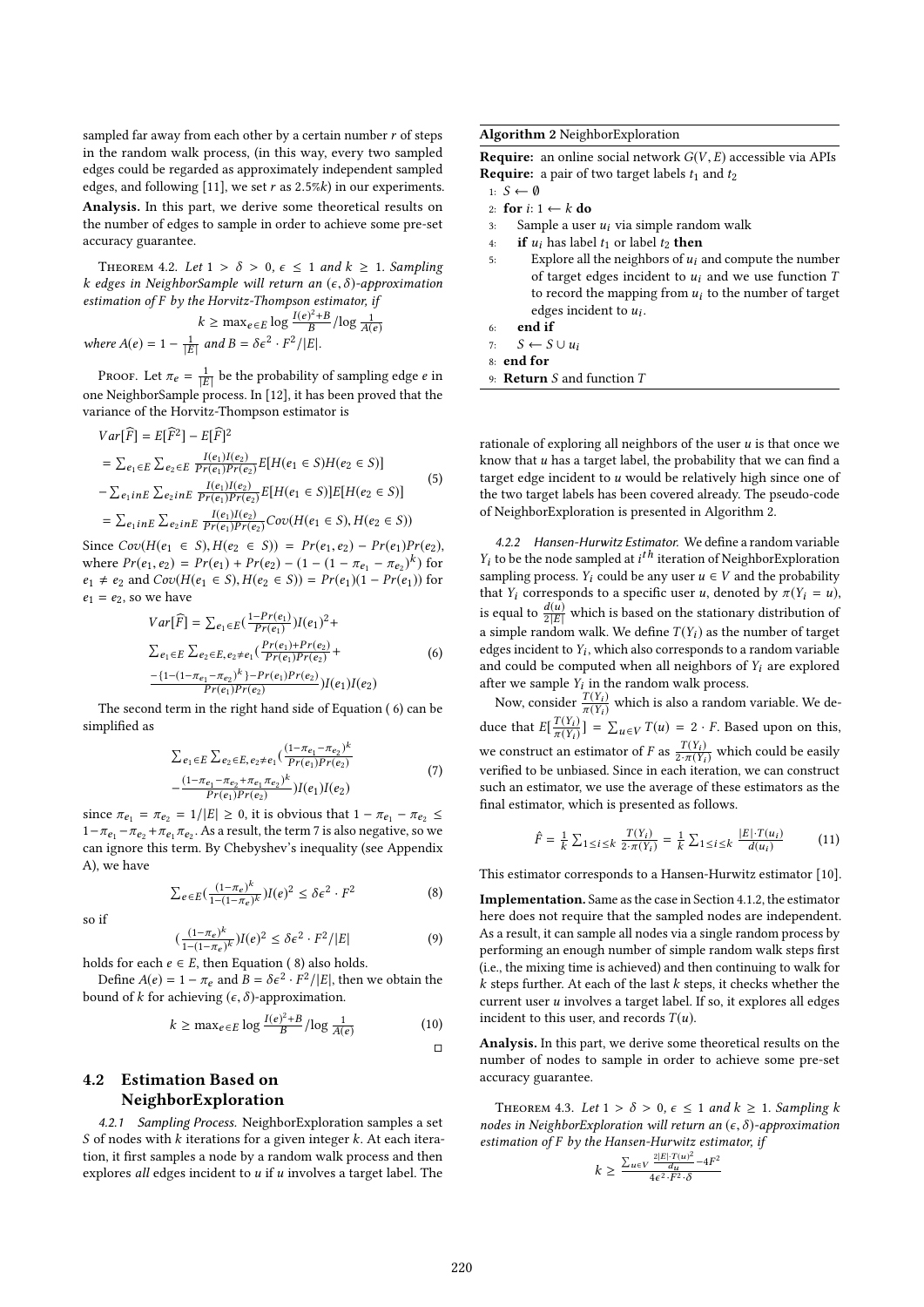PROOF. Since  $F = \frac{1}{2}E\left[\frac{T(Y_i)}{\pi(Y_i)}\right]$  $\frac{\pi(Y_i)}{\pi(Y_i)}$ ], if  $\frac{1}{k} \sum_{i=1}^{k} \frac{T(Y_i)}{\pi(Y_i)}$ approximation estimation of  $E\left[\frac{T(Y_i)}{\pi(Y_i)}\right]$  $rac{T(Y_i)}{\pi(Y_i)}$  is an  $(\epsilon, \delta)$  - $\frac{T(Y_i)}{\pi(Y_i)}$ ], then  $\widehat{F}$  is also an  $(\epsilon, \delta)$ approximation estimation of  $F$ .

Let  $X = \frac{1}{k} \sum_{i=1}^{k} \frac{T(Y_i)}{\pi(Y_i)}$  $E\left[\frac{T(Y)}{\pi_Y}\right]^2 = \frac{1}{k} \cdot \sum_{u \in N} \frac{T(u)^2}{\pi_u} - 4F^2$ . By Chebyshev's inequality (see Appendix A) we obtain the bound of k for achieving  $\frac{T(Y_i)}{\pi(Y_i)}$ , then  $E[X] = 2F$  and  $Var[X] = \frac{1}{k} (E[\frac{T(Y)^2}{\pi_Y^2}]$  $\frac{1}{2}$ ]  $]^{2}) = \frac{1}{k}$ .<br>IC  $\cdot \sum_{u \in N} \frac{T(u)^2}{\pi_u}$ <br>v A) we obt  $\frac{f(u)^2}{\pi_u}$  – 4F<sup>2</sup>. By Chebyshev's inequal-<br>obtain the bound of *k* for achieving ity (see Appendix A), we obtain the bound of k for achieving  $(e, \delta)$ -approximation  $(\epsilon, \delta)$ -approximation.

$$
k \ge \frac{\sum_{u \in V} \frac{2|E| \cdot T(u)^2}{d_u} - 4F^2}{4\epsilon^2 \cdot F^2 \cdot \delta} \tag{12}
$$

□

4.2.3 Horvitz-Thompson Estimator. We define an indicator function  $H(u \in S)$  such that  $H(u \in S)$  is equal to 1 if u is sampled by the NeighborExploration sampling process once or multiple times, and 0 otherwise. S is the sample set obtained from the NeighborExploration sampling process. Then, we define  $Pr(u)$  as the probability that a node  $u$  is sampled in at least one iteration of the NeighborExploration sampling process, i.e.,  $u \in S$ . Consider  $Pr(u)$  for a specific node u. We observe that the event that u is not sampled happens if and only if all following  $k$  events happen: u is not sampled in the *i*<sup>th</sup> iteration for  $1 \le i \le k$ . Considering that the probability that one of these events happens is equal that the probability that one of these events happens is equal to  $(1 - \frac{d(u)}{2|E|})$ , and these events are independent, we know that the probability that u is not sampled in any of iterations is equal the probability that  $u$  is not sampled in any of iterations is equal to  $(1 - \frac{d(u)}{2|E|})^k$ , which further implies that the probability that u<br>is sampled in at least one of the iteration, i.e.,  $Pr(u)$  is equal to is sampled in at least one of the iteration, i.e.,  $Pr(u)$  is equal to  $(1 - (1 - \frac{d(u)}{2|E|})^k).$ <br>Then we const

Then, we construct a Horvits-Thompson estimator of the number of target edges as follows.

$$
\hat{F} = \frac{1}{2} \sum_{u \in V} \frac{T(u)}{Pr(u)} H(u \in S) = \frac{1}{2} \sum_{u \in V} \frac{T(u)}{1 - (1 - \frac{d(u)}{2|E|})^k} H(u \in S)
$$
\n(13)

This estimator could be verified to be unbiased similarly as it is done for the Horvits-Thompson estimator based on Neighbor-Sample in Section 4.1.3.

Implementation. Also, the Horvits-Thompson estimator requires that the nodes sampled in different iterations are independent. With the implementation in Section 4.2.2, the nodes sampled are not independent since the node sampled at the current iteration is adjacent to the one sampled at the last iteration. To meet the independence requirement, we use the same strategy introduced in 4.1.3, which is to use those nodes which are sampled far away from each other by a certain number  $r$  of steps in the random walk process, and we set  $r$  as  $2.5\%$  $k$ .

Analysis. In this part, we derive theoretical results on the number of nodes to sample in order to achieve some pre-set accuracy guarantee.

THEOREM 4.4. Let  $1 > \delta > 0$ ,  $\epsilon \leq 1$ , and  $k \geq 1$ . Sampling k nodes in NeighborExploration will return an  $(\epsilon, \delta)$ -approximation estimation by the Horvitz-Thompson estimator, if

$$
k \ge \max_{y \in V} \log \frac{T(y)^2 + B}{B} / \log \frac{1}{A(y)}
$$
  
where  $A(y) = 1 - \pi y$  and  $B = 4\delta \epsilon^2 \cdot F^2 / |V|$ .

PROOF. Let  $\pi_y = \frac{dy}{2|E|}$  be the probability of sampling node y in the random walk process. In [12], it has been proved that the variance of the Horvitz-Thompson estimator is

$$
Var\left[\widehat{F}\right] = \frac{1}{4} \left\{ \sum_{y \in V} \left( \frac{1 - Pr(y)}{Pr(y)} \right) T(y)^2 + \right. \\
\sum_{y \in V} \sum_{z \in V, z \neq y} \left( \frac{Pr(y) + Pr(z)}{Pr(y)Pr(z)} + \right. \\
\left. \frac{-\left\{1 - (1 - \pi_y - \pi_z)^k\right\} - Pr(y)Pr(z)}{Pr(y)Pr(z)} \right) T(y) T(z) \right\}
$$
\n(14)

 $Pr(y)Pr(z)$   $Pr(z)$   $Pr(z)$   $Pr(z)$   $Pr(z)$   $Pr(z)$   $Pr(z)$   $Pr(z)$   $Pr(z)$   $Pr(z)$   $Pr(z)$   $Pr(z)$   $Pr(z)$   $Pr(z)$   $Pr(z)$   $Pr(z)$   $Pr(z)$   $Pr(z)$   $Pr(z)$   $Pr(z)$   $Pr(z)$   $Pr(z)$   $Pr(z)$   $Pr(z)$   $Pr(z)$   $Pr(z)$   $Pr(z)$   $Pr(z)$   $Pr(z)$   $Pr(z)$   $Pr(z)$   $Pr(z)$   $Pr(z)$   $Pr(z)$   $Pr(z)$   $Pr(z)$   $Pr$ be simplified as

$$
\sum y \in V \sum z \in V, z \neq y \left(\frac{(1 - \pi_y - \pi_z)^k}{Pr(y)Pr(z)} - \frac{(1 - \pi_y - \pi_z + \pi_y \pi_z)^k}{Pr(y)Pr(z)}\right) T(y) T(z)
$$
\n(15)

since  $\pi_y = d_y/(2|E|) \ge 0$ , it is obvious that  $1 - \pi_y - \pi_z \le 1 - \pi - \pi + \pi - \Lambda$ s a result term (15) is negative so we can  $1 - \pi_u - \pi_z + \pi_u \pi_z$ . As a result, term (15) is negative, so we can ignore this term. Then By Chebyshev's inequality (see Appendix A), we have

$$
\sum_{y \in V} \left( \frac{(1 - \pi_y)^k}{1 - (1 - \pi_y)^k} \right) T(y)^2 \le 4\delta \epsilon^2 \cdot F^2 \tag{16}
$$

so if

$$
\left(\frac{(1-\pi_y)^k}{1-(1-\pi_y)^k}\right)T(y)^2 \le 4\delta\epsilon^2 \cdot F^2/|V| \tag{17}
$$

holds for each  $y \in V$ , then Equation (16) also holds.<br>Define  $A(u) = 1 - \pi$  and  $B = 4\delta\epsilon^2$ ,  $E^2/|V|$  we

Define  $A(y) = 1 - \pi y$  and  $B = 4\delta \epsilon^2 \cdot F^2 / |V|$ , we can get the bound of  $k$ .

$$
k \ge \max_{y \in V} \log \frac{T(y)^2 + B}{B} / \log \frac{1}{A(y)}
$$
(18)

4.2.4 Re-Weighted Estimator. Based on the NeighborExploration sampling process, the nodes are sampled with non-uniform probabilities, which is different from the case based on the NeighborExploration sampling process. This makes it possible to construct a Re-weighted estimator [17] as follows.

$$
\hat{F} = \frac{\sum_{i=1}^{k} T(u_i)/d(u_i)}{2\sum_{i=1}^{k} 1/d(u_i)} \cdot |V|
$$
\n(19)

 $\frac{2 \sum_{i=1}^{n} 1/a(u_i)}{2 \sum_{i=1}^{n} 1/a(u_i)}$ <br>Here,  $u_i$  corresponds to the user sampled via the random walk process in  $i^{th}$  iteration. It was known that the Re-weighted es-<br>timeter can be interpreted using the *importance sampling* (IS) timator can be interpreted using the importance sampling (IS) framework [17]. Specifically, instead of sampling nodes from the target distribution (i.e., the uniform distribution), the IS framework samples edges from a different and easily implemented trial distribution (i.e., the stationary distribution of a random walk process). According to the IS framework, the importance weight of a user u is given by  $\frac{1/|V|}{d(u)/2|E|} \propto 1/d(u)$ , which meets the definition in Equation (19), where  $1/|V|$  corresponds to the probability tion in Equation (19), where  $1/|V|$  corresponds to the probability based on the target distribution and  $d(u)/2|E|$  corresponds the probability based on trial distribution.

Implementation. Same as the Hansen-Hurwitz estimator in Section 4.2.2, the Re-weighted estimator constructed here does not require that the nodes sampled are independent, and thus the implementation described in Section 4.2.2, which samples all nodes with one single random walk process, could be applied.

Analysis. In this part, we derive theoretical results on the number of nodes to sample in order to achieve some pre-set accuracy guarantee.

THEOREM 4.5. Let  $1 > \delta > 0$ ,  $\epsilon \leq 1$  and  $k \geq 1$ . Sampling k nodes in NeighborExploration will return an  $(\epsilon, \delta)$ -approximation estimation of F the by the Re-Weighted estimator, if

$$
k \ge \max\{18\frac{\sum_{y\in V} \frac{T(y)^2}{\pi y} - 4F^2}{\epsilon^2 \cdot 4F^2 \cdot \delta}, 18\frac{\sum_{y\in V} \frac{1}{\pi y} - |V|^2}{\epsilon^2 \cdot |V|^2 \cdot \delta}\}
$$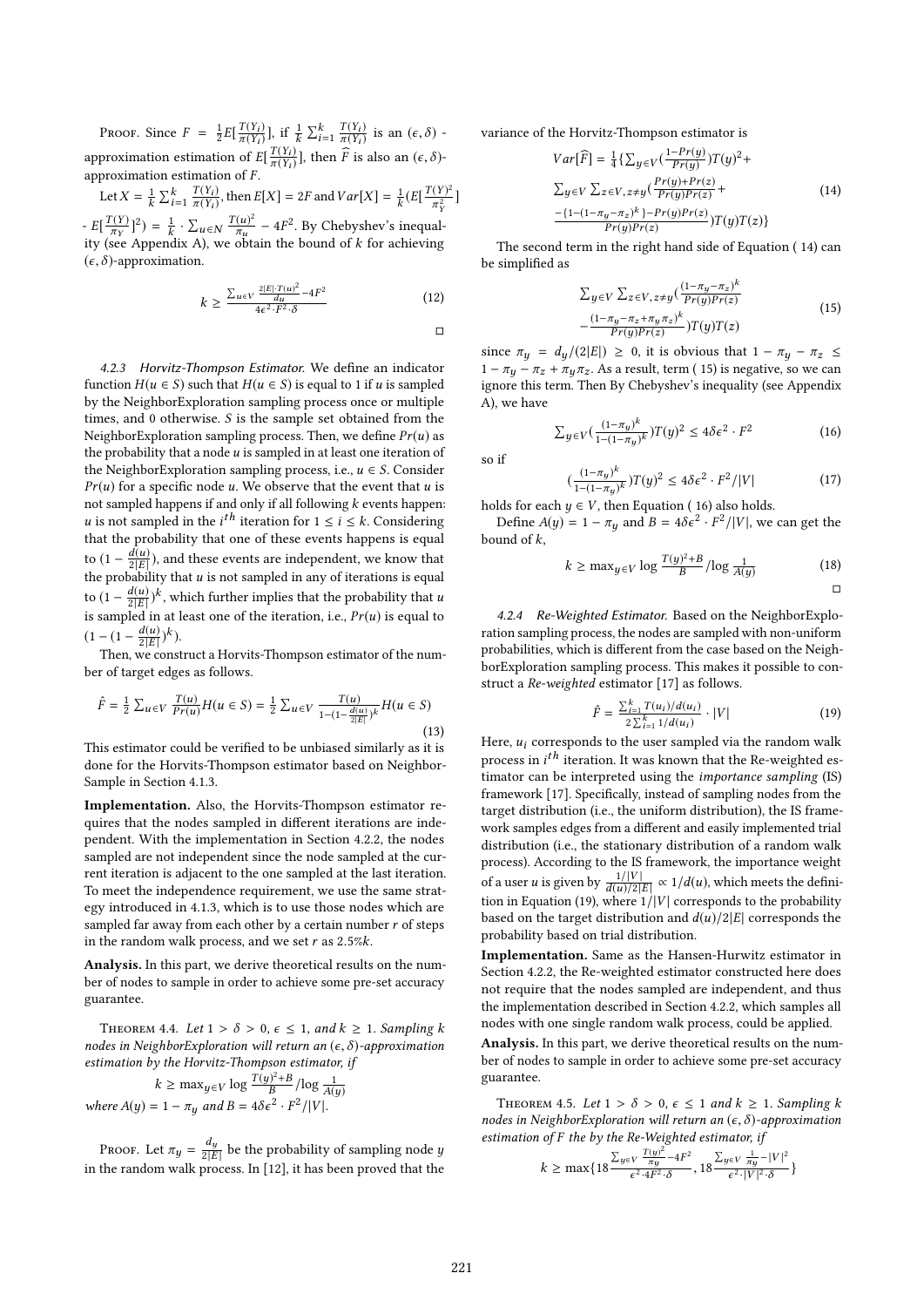PROOF. Let Y be an random node sampled from one random walk step and  $\pi_Y = \frac{d(Y)}{2|E|}$  be the probability of sampling node Y  $2|E|$ in the random walk process. Since  $F = E\left[\frac{T(Y)}{\pi_Y}\right]/E\left[\frac{1}{\pi_Y}\right] \cdot \frac{|V|}{2}$ and  $\widehat{F} = \widehat{E[\frac{T(Y)}{\pi_Y}]} \widehat{/E[\frac{1}{\pi_Y}]} \cdot \frac{|V|}{2}$ , if  $\widehat{E[\frac{T(Y)}{\pi_Y}]} \widehat{/E[\frac{1}{\pi_Y}]}$  is an  $\frac{1}{\pi_Y}$ ]  $\cdot$   $\frac{|V|}{2}$ , if  $E\left[\frac{T(Y)}{\pi_Y}\right]/E\left[\frac{1}{\pi_Y}\right]$  $\frac{1}{\pi_Y}$ ] is an  $(\epsilon, \delta)$ approximation estimation of  $E\left[\frac{T(Y)}{\pi_Y}\right] / E\left[\frac{1}{\pi}\right]$  $\frac{1}{\pi_Y}$ ], then  $\widehat{F}$  is also an  $(\epsilon, \delta)$ -approximation estimation of F.

Assume that  $E\left[\frac{T(Y)}{\pi_Y}\right]$  and  $\widehat{E\left[\frac{1}{\pi_Y}\right]}$  are  $(\epsilon/3, \delta/2)$ -approximation estimations of  $E\left[\frac{T(Y)}{\pi_Y}\right]$  and  $E\left[\frac{1}{\pi_Y}\right]$  $\frac{1}{\pi_Y}$ ] respectively. Let  $A = E\left[\frac{T(Y)}{\pi_Y}\right] / \widehat{E\left[\frac{1}{\pi_Y}\right]}$  $\mathbb{R}^n$ ] and  $B = E\left[\frac{T(Y)}{\pi_Y}\right] / E\left[\frac{1}{\pi}\right]$  $\frac{1}{\pi_Y}$ ], then we have  $P[A/B > \frac{1-\epsilon/3}{1+\epsilon/3}$  $\frac{\frac{1-\epsilon/3}{1+\epsilon/3}}{\sqrt{\epsilon}} > 1 \epsilon, A/B < \frac{1+\epsilon/3}{1-\epsilon/3} > 1+\epsilon \leq (1-\delta/2)^2 > 1-\delta.$  So  $\widetilde{E}[\frac{T(Y)}{\pi_Y}]/\widetilde{E}[\frac{1}{\pi_Y}]$  $\epsilon, A/B \leq \frac{1-\epsilon}{3} > 1+\epsilon$ ]  $\geq (1-\delta/2)^{-} > 1-\delta$ . So  $E[\frac{\tau(Y)}{\pi_Y}]/E[\frac{1}{\pi_Y}]$ <br>is an  $(\epsilon, \delta)$ -approximation estimation of  $E[\frac{T(Y)}{\pi_Y}]/E[\frac{1}{\pi_Y}]$ . ].

ູ້ Let  $X = \frac{1}{k}$  $\frac{1}{k} \sum_{i=1}^{k} \frac{T(y_i)}{\pi_{y_i}}$  Appendix  $\frac{\Gamma(y_i)}{\pi_{y_i}}$  and  $Z = \frac{1}{k}$ <br>div A we have  $\frac{1}{k} \sum_{i=1}^{k} \frac{1}{\pi_{i}}$ πyi . By Chebyshev's inequality in Appendix A, we have

$$
Pr[|X - E[X]| > \epsilon/3 \cdot E[X]] \le \frac{Var[X]}{(\epsilon/3 \cdot E[X])^2} \le \delta/2 \qquad (20)
$$

$$
Pr[|Z - E[Z]| > \epsilon/3 \cdot E[Z]] \le \frac{Var[Z]}{(\epsilon/3 \cdot E[Z])^2} \le \delta/2 \tag{21}
$$

Since  $E[X] = 2F$ ,  $Var[X] = \frac{1}{k}$  $\frac{1}{k} (E \left[ \frac{T(Y)^2}{\pi_Y^2} \right]$ π 2  $\frac{Y)^2}{Y}$ ]– $E^2 \left[ \frac{T(Y)}{\pi_Y} \right]$  $\left| {}\right\rangle =\frac{1}{\nu}$ k  $(\sum_{y \in V} \frac{T(y)^2}{\pi_y})$ πy −  $4F^2$ ,  $E[Z] = |V|$  and  $Var[Z] = \frac{1}{k}$  $\frac{1}{k} (E[\frac{1}{\pi \frac{3}{2}}$  $\frac{1}{2}$ ]– $E^2\left[\frac{1}{\pi}\right]$  $\mathbb{R}^n$  $]) = \frac{1}{k}$  $(\sum_{y\in V}\frac{1}{\pi}$ πy −  $|V|^2$ ), we have

$$
k \ge \max\{18\frac{\sum_{y\in V} \frac{T(y)^2}{\pi y} - 4F^2}{\epsilon^2 \cdot 4F^2 \cdot \delta}, 18\frac{\sum_{y\in V} \frac{1}{\pi y} - |V|^2}{\epsilon^2 \cdot |V|^2 \cdot \delta}\}\n\tag{22}
$$

5 EXPERIMENTAL RESULTS

#### 5.1 Experimental Set-up

Datasets. We used 5 real datasets which are publicly available and widely used in previous work [5, 11, 13] as shown in Table 1. In the experiment, we simulate the scenario where we only have accesses to the graphs via APIs. In each network, we remove the directions of edges, self-loops and multi-edges. We use the largest connected component for each network (since the method could be similarly run on other connected components) and the statistics of the largest connected components of networks are shown in Table 1.

In order to show the efficiency and effectiveness of our algorithms comprehensively, we use several types of labels to evaluate our algorithms. In Facebook and Google+, we use users' genders as node labels. In Pokec, we use users' locations as node labels. Such information can be obtained in the users' profiles in these networks. While in Orkut and Livejournal, the node degree is considered as the node label since we do not have the users' profiles in these two networks. Node degree contains structural information about the graph and in OSNs, it shows the number of friends that the user has. In order to simplify the discussion, all the labels are denoted by integers in the experiments.

Mixing Time. The mixing time of the Markov Chain is defined as the minimal length of the random walk in order to reach the stationary distribution. Following [2, 19], we define the mixing time of a Markov chain on G parameterized by a variation distance parameter  $\epsilon$  as follows,

Definition 5.1. The mixing time parameterized by  $\epsilon$  of a Markov Chain is defined as

$$
T(\epsilon) = \max_{i} \min\{t : |\pi - \pi^{(i)}|_1 < \epsilon\}
$$
  
=  $\max_{i} \min\{t : \frac{1}{2} \sum_{u \in V} |\pi(u) - [\pi^{(i)} P^t](u)| < \epsilon\}$  (23)

where vector  $\pi$  is the stationary distribution and P is the transition matrix Vector  $\pi^{(i)}$  is the initial distribution concentrated at tion matrix. Vector  $\pi^{(i)}$  is the initial distribution concentrated at node *i* i.e. the *i*-th element is 1 and all the other elements are 0. node i, i.e. the i-th element is 1 and all the other elements are 0.  $[\pi^{(i)}P^t](u)$  is the u-th element in  $\pi^{(i)}P^t$ .  $|\pi - \pi_{(i)}|$  is the total<br>variation distance which is a distance measure of two probability variation distance which is a distance measure of two probability distributions.

After testing, we find that when  $\epsilon = 10^{-3}$  which is small enough, the mixing time of Facebook, Google+, Pokec, Orkut and Livejournal is 3200, 200, 100, 800 and 900 respectively which are not very large. So it is easy to achieve the stationary distribution quickly in our experiments. Note that the nodes or edges encountered in the random walk before the mixing time are not included in the sample set.

Table 1: Statistics of Datasets

| Network               | IVI                  | IEI                  |
|-----------------------|----------------------|----------------------|
|                       |                      |                      |
| Facebook [15]         | $4.0 \times 10^{3}$  | $8.82 \times 10^{4}$ |
| Google+ $[15]$        | $1.08 \times 10^{5}$ | $1.22 \times 10^{7}$ |
| Pokec <sup>[15]</sup> | $1.6 \times 10^{6}$  | $2.23 \times 10^{7}$ |
| Orkut[1]              | $3.08\times10^6$     | $1.17 \times 10^{8}$ |
| Livejournal[1]        | $4.8 \times 10^{6}$  | $4.28 \times 10^{7}$ |
|                       |                      |                      |

Table 2: Abbreviations of Algorithms

| Algorithm Name                           | Abbreviation           |
|------------------------------------------|------------------------|
| NeighborSample with the                  | NeighborSample-HH      |
| Hansen-Hurwitz estimator                 |                        |
| NeighborSample with the                  | NeighborSample-HT      |
| Horvitz-Thompson estimator               |                        |
| NeighborExploration with the             | NeighborExploration-HH |
| Hansen-Hurwitz estimator                 |                        |
| NeighborExploration with the             | NeighborExploration-HT |
| Horvitz-Thompson estimator               |                        |
| NeighborExploration with the with        | NeighborExploration-RW |
| Re-weighted method                       |                        |
| Existing algorithm using                 | EX-RW                  |
| re-weighted method                       |                        |
| Existing algorithm using                 | <b>EX-MHRW</b>         |
| Metropolis-Hastings random walk          |                        |
| Existing algorithm using                 | EX-MD                  |
| maximum degree random walk               |                        |
| Existing algorithm using                 | <b>EX-RCMH</b>         |
| Rejection-controlled Metropolis-Hastings |                        |
| Random Walk Algorithm on Edges           |                        |
| Existing algorithm using General Maximum | EX-GMD                 |
| Degree Random Walk Algorithm on Edges    |                        |

Adaptations of Existing Algorithms. In addition to the two algorithms and their five corresponding estimators developed in this paper, we consider a few baseline methods adapted from an existing study [16]. In [16], the authors have summarized several common used algorithms which perform random walk on nodes to get unbiased estimation of the relative count of target nodes which has a particular degree. If we multiply this estimation by the total number of nodes, then we can obtain the estimation of the count of target nodes. Those existing methods cannot be applied directly to our problem, since our problem is to estimate the number of target edges instead of target nodes. However, we find that if we transform the original graph  $G$  into a new graph  $G'$  to get the estimation of the count of target edges in G. We<br>first describe how to construct  $G'$  base on  $G$ .  $\prime$ , then we can apply those existing algorithms in [16] on graph First describe how to construct  $G'$  base on G.<br>Let  $G = (V, F)$  be the given graph, we can

Let  $G = (V, E)$  be the given graph, we construct a new graph  $G^{\prime}=(H,R)$  based on  $G$  with the following properties,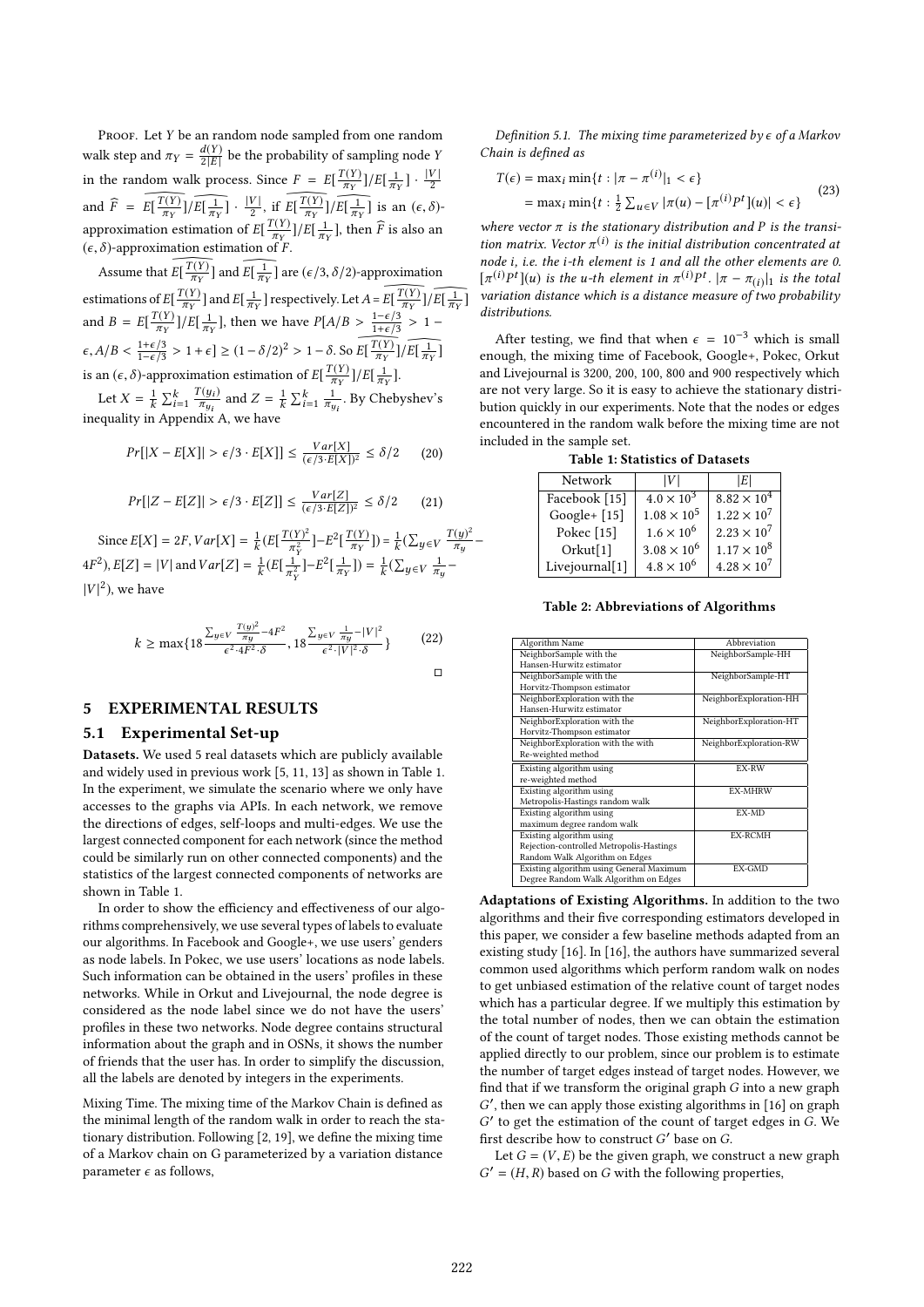- Each edge in G corresponds to a node in  $G'$  and all these nodes constitute the node set H in  $G'$ . Thus, we have nodes constitute the node set *H* in *G'*. Thus, we have  $|H| = |E|$ .
- Two nodes in *H* are connected by an edge in *G'* if and only if they share one common vertex of *G* and all these only if they share one common vertex of G and all these edges constitute R.

where  $V$  and  $E$  are node set and edge set in  $G$ , and  $H$  and  $R$  are node set and edge set in G'.

It is obvious that if we apply the existing algorithms in [16] on graph  $G'$ , then we can get the estimation of the count of target<br>nodes in  $G'$ . Since each node in  $G'$  corresponds to an edge in G nodes in G'. Since each node in G' corresponds to an edge in G, counting the number of target edges in G is the same as counting counting the number of target edges in  $G$  is the same as counting the number of target nodes in  $G'$ .<br>In [16] three existing algorithm

In [16], three existing algorithms, Re-weighted method, Metropolis-Hastings Random Walk algorithm (MHRW), and Maximum Degree Random Walk algorithm (MDRW), are reviewed by the authors. Also, two new algorithms, Rejection-controlled Metropolis-Hastings Random Walk algorithm (RCMH) and General Maximum Degree Random Walk algorithm (GMD), are proposed by the authors. Two parameters,  $\alpha$  and  $\delta$ , are used to control the performance of RCMH and GMD, respectively. The authors suggested to set  $\alpha \in [0,0.3]$  and  $\delta \in [0.3,0.7]$ , and in this paper, we adopt settings which give the best results.

The abbreviation of each tested algorithm is shown in Table 2, and all algorithms are implemented in C++, and we conducted experiments on a Linux machine with Intel 3.40GHz CPU.

Measurements. We adopt the normalized root mean square error (NRMSE) measure as our error measurement, which is defined as follows.

NRMSE
$$
(\widehat{F}) = \frac{\sqrt{\mathbb{E}[(\widehat{F} - F)^2]}}{F} = \frac{\sqrt{Var[\widehat{F}] + (F - \mathbb{E}[\widehat{F}])^2}}{F},
$$
 (24)

F F Note that NRMSE captures both the variance and the bias of the estimator.

Objectives. The objectives of the experiments can be summarized as follows:

- (1) The diversity of the network types and corresponding label types serve to show that our methods sustain satisfactory performance across different domains.
- (2) The different types of labels in different networks have very different frequencies. This helps us to investigate the effect of target edge frequency on the accuracy of the estimation.
- (3) Another factor which can affect the accuracy is the sample size, we expect the accuracy to improve with more samples taken. Hence in our experiments, we vary the sample sizes and examine the impact.
- (4) A major objective is to compare our proposed methods with the baseline methods, which are outlined in Section 5.1. We aim to show that our proposed algorithms outperform these baseline methods.
- (5) Since we propose two algorithms, NeighborSample and NeighborExploration, it is of interest to compare the two and find out how they differ and how to choose between these algorithms depending on the given problem characteristics.

### 5.2 Comparison among algorithms with varying sample size

Firstly, we compare the estimation accuracies of different algorithms. We examine the NRMSE results of different algorithms

Table 3: The labels and their corresponding locations in Pokec

| Label | Location                                   |
|-------|--------------------------------------------|
| 2     | zilinsky kraj, kysucke nove mesto          |
| 13    | zahranicie, zahranicie - australia         |
| 20    | kosicky kraj, michalovce                   |
| 24    | trnavsky kraj, trnava                      |
| 51    | trnavsky kraj, skalica                     |
| 86    | bratislavsky kraj, bratislava - nove mesto |
| 122   | kosicky kraj, kosice - ostatne             |
| 135   | banskobystricky kraj, dudince              |

while varying the sample size from  $0.5\%|V|$  to  $5\%|V|$ . Each target edge label is represented in the form of  $(A, B)$  where A and B are two integers representing two node labels.

In Facebook and Google+, we use one target edge label (1, <sup>2</sup>) (1 and 2 represent female and male respectively), while in Pokec, Orkut and Livejournal, we pick 4 different target edge labels to evaluate all algorithms. The results on Facebook are shown in Table 4. The results on Google+ are shown in Table 5. The results on Pokec are shown in Tables 6 - 9 (We use 4 target edge labels, (86,135), (2,51), (13,20), and (24,122). All these numbers represent locations using Slovak language, which are shown in Table 3). The results on Orkut are shown in Tables 10 - 13. The results on Livejournal are shown in Tables 14 - 17.

In these tables, each row shows the NRMSE of an algorithm with increasing sample size and each column shows the NRMSE of each algorithm for a fixed sample size. The target edge label, the count and the percentage count of the target edges are shown in the caption of each table. Each NRMSE value is calculated by averaging over 200 independent simulations.

In Pokec, Orkut and Livejournal, there are thousands of edge labels we can choose. We first order those edge labels in ascending order of the count of target edges and divide them into 4 parts with equal size, then we pick one target edge label from each part randomly. With this method, we can test our algorithms on both high frequency edge labels and low frequency edge labels.

Tables 18 - 22 show the bounds of number of samples needed to achieve an (0.1, <sup>0</sup>.1)-approximation based Theorem 4.1 - 4.5. However, from the experimental results in Tables 4 - 17, we find that the number of samples needed to achieve a good estimation is much less than the bound.

The best NRMSE results for each sample size are underlined and marked with bold font. The best NRMSE results and the corresponding algorithms are also summarized in Tables 23 - 26 when  $5\%|V|$  API calls are used.

We summarize our findings as follows.

- (1) The best algorithm in each table is always one of our newly proposed algorithms (NeighborSample and NeighborExploration), demonstrating that our new algorithms outperform adaptations of existing algorithms.
- (2) Our algorithms give good estimation with low API cost. Tables 23 - 26 summarize the best algorithms and the corresponding NRMSE values of each tested label when only  $5\%|V|$  API calls are used. The largest NRMSE is 0.209 and most of the NRMSE values are smaller than 0.1. Note that for some tested target labels, the number of target edges is relatively small compared with the total number of edges, while our algorithms can still obtain accurate estimations. This shows that our proposed algorithms are highly effective.
- (3) The NRMSE results of all algorithms decrease as the number of API calls increases, which means that our estimation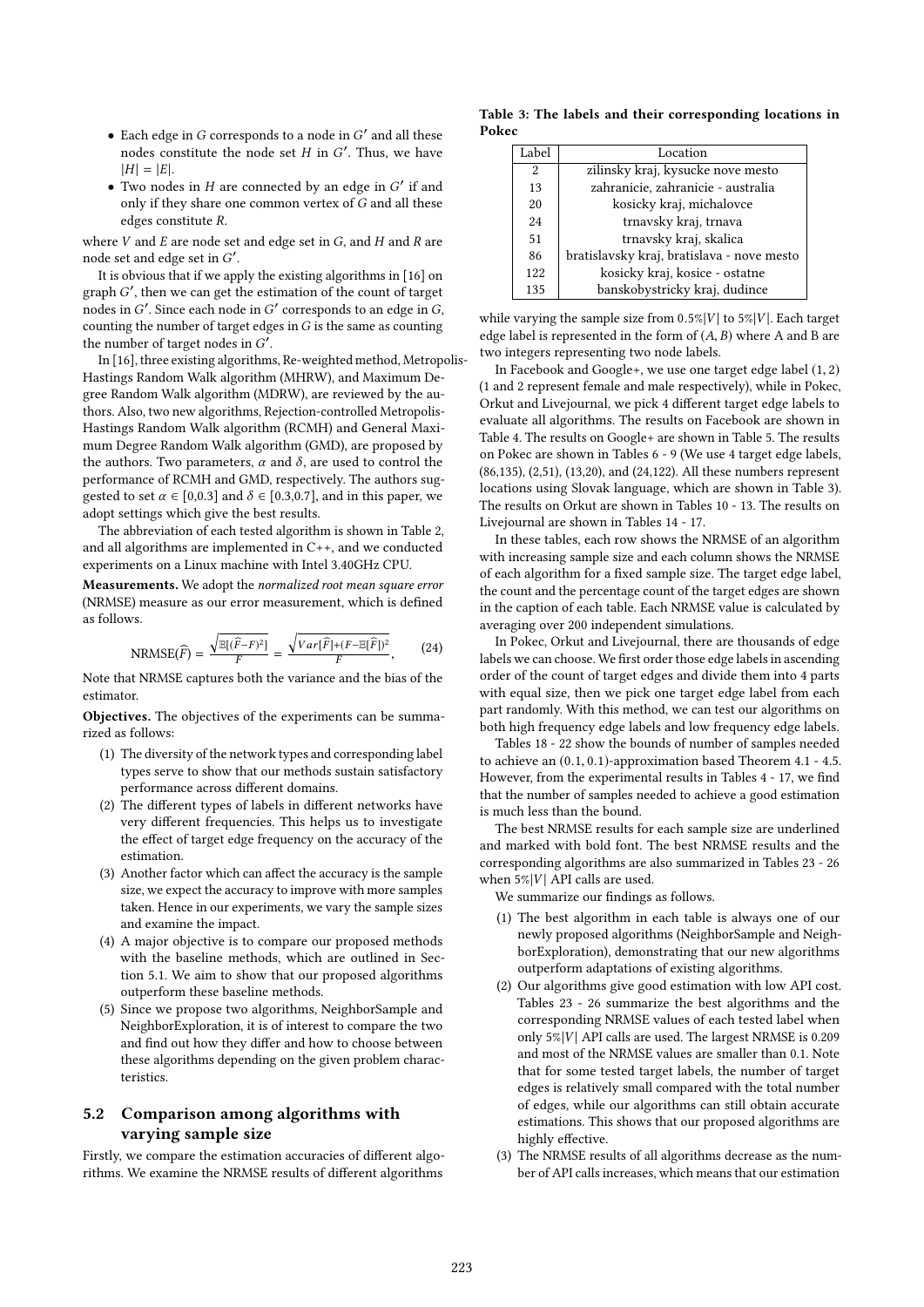|  |  |  |  | Table 4: Facebook, target label=(1,2), number of target edges=37400, precentage=42.4% |  |  |  |  |  |  |  |  |  |  |  |  |
|--|--|--|--|---------------------------------------------------------------------------------------|--|--|--|--|--|--|--|--|--|--|--|--|
|--|--|--|--|---------------------------------------------------------------------------------------|--|--|--|--|--|--|--|--|--|--|--|--|

|                        | $0.5\% V $ | $1.0\% V$ | $1.5\% V $ | $2.0\%V$ | $2.5\% V $ | $3.0\%V$ | $3.5\% V $ | $4.0\%V$ | $4.5\%V$ | $5.0\% V $ |
|------------------------|------------|-----------|------------|----------|------------|----------|------------|----------|----------|------------|
| NeighborSample-HH      | 0.341      | 0.227     | 0.187      | 0.182    | 0.171      | 0.164    | 0.153      | 0.142    | 0.129    | 0.127      |
| NeighborSample-HT      | 0.222      | 0.162     | 0.159      | 0.153    | 0.134      | 0.118    | 0.125      | 0.105    | 0.102    | 0.104      |
| NeighborExploration-HH | 0.284      | 0.334     | 0.247      | 0.29     | 0.272      | 0.164    | 0.21       | 0.234    | 0.178    | 0.186      |
| NeighborExploration-HT | 0.465      | 0.509     | 0.52       | 0.371    | 0.332      | 0.296    | 0.338      | 0.234    | 0.324    | 0.271      |
| NeighborExploration-RW | 3.881      | 2.919     | 3.857      | 2.781    | 2.482      | 2.891    | 1.584      | 2.279    | 2.363    | 2.339      |
| <b>EX-MDRW</b>         | 0.875      | 0.741     | 0.676      | 0.692    | 0.575      | 0.554    | 0.559      | 0.531    | 0.485    | 0.456      |
| <b>EX-MHRW</b>         | 0.377      | 0.299     | 0.246      | 0.245    | 0.241      | 0.182    | 0.183      | 0.19     | 0.164    | 0.157      |
| EX-RW                  | 0.338      | 0.244     | 0.219      | 0.215    | 0.177      | 0.17     | 0.193      | 0.148    | 0.157    | 0.172      |
| EX-RCMH                | 0.645      | 0.513     | 0.437      | 0.387    | 0.421      | 0.386    | 0.298      | 0.30     | 0.321    | 0.318      |
| EX-GMD                 | 0.277      | 0.240     | 0.181      | 0.188    | 0.162      | 0.179    | 0.171      | 0.156    | 0.156    | 0.145      |

# Table 5: Google+, target label=(1,2), number of target edges=3280000, precentage=26.89%

|                        | $0.5\% V $ | $1.0\% V $ | $.5\% V $ | $2.0\% V $ | $2.5\%V$ | $3.0\% V $ | $3.5\% V $ | $4.0\%V$ | $4.5\%V$ | $5.0\% V $ |
|------------------------|------------|------------|-----------|------------|----------|------------|------------|----------|----------|------------|
| NeighborSample-HH      | 0.089      | 0.061      | 0.053     | 0.046      | 0.043    | 0.037      | 0.032      | 0.031    | 0.031    | 0.029      |
| NeighborSample-HT      | 0.092      | 0.073      | 0.059     | 0.048      | 0.04     | 0.036      | 0.033      | 0.034    | 0.029    | 0.03       |
| NeighborExploration-HH | 0.7        | 0.689      | 0.642     | 0.627      | 0.647    | 0.58       | 0.558      | 0.582    | 0.49     | 0.491      |
| NeighborExploration-HT | 0.611      | 0.676      | 0.607     | 0.713      | 0.536    | 0.578      | 0.547      | 0.477    | 0.436    | 0.499      |
| NeighborExploration-RW | 13.506     | 11.856     | 16.765    | 21.985     | 19.323   | 16.279     | 15.079     | 11.97    | 6.65     | 16.06      |
| <b>EX-MDRW</b>         | 0.478      | 0.451      | 0.443     | 0.379      | 0.24     | 0.269      | 0.259      | 0.225    | 0.261    | 0.207      |
| <b>EX-MHRW</b>         | 0.169      | 0.118      | 0.089     | 0.078      | 0.075    | 0.06       | 0.066      | 0.053    | 0.057    | 0.055      |
| EX-RW                  | 0.162      | 0.117      | 0.113     | 0.08       | 0.078    | 0.07       | 0.066      | 0.067    | 0.058    | 0.051      |
| EX-RCMH                | 0.161      | 0.108      | 0.09      | 0.074      | 0.066    | 0.051      | 0.062      | 0.063    | 0.052    | 0.043      |
| EX-GMD                 | 0.388      | 0.302      | 0.228     | 0.252      | 0.211    | 0.187      | 0.163      | 0.178    | 0.169    | 0.161      |

# Table 6: Pokec, target label=(86,135), number of target edges=295, precentage=0.001%

|                        | $0.5\% V $ | $1.0\% V $ | $1.5\% V$ | $2.0 \%  V $ | $2.5\% V $ | $3.0\% V $ | $3.5\% V $ | $4.0\%V$ | $4.5\% V $ | $5.0\% V $ |
|------------------------|------------|------------|-----------|--------------|------------|------------|------------|----------|------------|------------|
| NeighborSample-HH      | 2.526      | 1.935      | 1.413     | 1.608        | 1.273      | 1.38       | 1.381      | 1.074    | 1.007      | 1.016      |
| NeighborSample-HT      | 2.802      | l.862      | 1.478     | 1.378        | 0.965      | 1.124      | 1.174      | 0.826    | 1.323      | 0.853      |
| NeighborExploration-HH | 0.761      | 0.606      | 0.445     | 0.339        | 0.386      | 0.426      | 0.302      | 0.36     | 0.238      | 0.209      |
| NeighborExploration-HT | 2.023      | 0.778      | 0.541     | 0.659        | 0.512      | 0.307      | 0.364      | 0.233    | 0.3        | 0.241      |
| NeighborExploration-RW | 1.861      | 0.685      | 0.542     | 0.466        | 0.325      | 0.362      | 0.457      | 0.317    | 0.355      | 0.307      |
| <b>EX-MDRW</b>         | 1.0        | 1.0        | 1.0       | 1.0          | 104.73     | 1.0        | 16.607     | 2.222    | 13.005     | 1.0        |
| <b>EX-MHRW</b>         | 3.492      | 2.597      | 1.935     | 1.783        | 1.184      | 1.521      | 1.527      | 2.105    | 1.136      | 1.47       |
| EX-RW                  | 3.52       | 2.22       | 2.656     | 2.555        | 1.472      | 1.533      | 1.292      | 1.532    | 1.237      | 1.921      |
| EX-RCMH                | 0.949      | 0.607      | 0.450     | 0.477        | 0.430      | 0.405      | 0.303      | 0.352    | 0.314      | 0.226      |
| EX-GMD                 | 1.0        | 1.0        | 1.23      | 1.35         | 0.98       | 2.45       | 1.23       | 0.88     | 0.93       | 1.06       |

# Table 7: Pokec, target label=(2,51),number of target edges=1163, precentage=0.005%

|                        | $0.5\% V$ | $1.0\% V $ | $1.5\% V $ | $2.0\%$ $V$ | $2.5\%V$ | $3.0\%V$ | $3.5\%V$ | $4.0\%V$ | $4.5\%V$ | $5.0\% V $ |
|------------------------|-----------|------------|------------|-------------|----------|----------|----------|----------|----------|------------|
| NeighborSample-HH      | 1.262     | 1.036      | 0.748      | 0.73        | 0.701    | 0.649    | 0.551    | 0.478    | 0.503    | 0.444      |
| NeighborSample-HT      | 1.62      | 1.17       | 0.768      | 0.742       | 0.739    | 0.578    | 0.759    | 0.559    | 0.599    | 0.461      |
| NeighborExploration-HH | 0.448     | 0.301      | 0.319      | 0.203       | 0.177    | 0.169    | 0.139    | 0.129    | 0.16     | 0.124      |
| NeighborExploration-HT | 0.424     | 0.401      | 0.235      | 0.203       | 0.196    | 0.159    | 0.188    | 0.139    | 0.149    | 0.149      |
| NeighborExploration-RW | 0.941     | 0.407      | 0.257      | 0.231       | 0.22     | 0.175    | 0.188    | 0.156    | 0.172    | 0.155      |
| <b>EX-MDRW</b>         | 1.0       | 3.104      | 13.812     | 1.0         | 27.873   | 2.122    | 1.649    | 4.274    | 2.599    | 2.392      |
| <b>EX-MHRW</b>         | .494      | 1.248      | 1.132      | 0.886       | 0.987    | 0.759    | 0.611    | 0.628    | 0.506    | 0.624      |
| EX-RW                  | L.905     | 1.604      | 1.4        | 0.996       | 0.921    | 0.665    | 0.719    | 0.751    | 0.655    | 0.528      |
| EX-RCMH                | 1.65      | 1.00       | 0.971      | 0.759       | 0.648    | 0.709    | 0.628    | 0.511    | 0.613    | 0.497      |
| EX-GMD                 | 1.0       | 5.79       | 1.0        | 1.07        | 1.57     | 6.08     | 1.34     | 3.36     | 1.68     | 1.25       |

#### Table 8: Pokec, target label=(13,20), number of target edges=2134, precentage=0.01%

|                        | $0.5\%$ $V$ | $1.0\% V $ | $.5\% V $ | $2.0 \%  V $ | $2.5\% V $ | $3.0\%$ $V$ | $3.5\%V$ | $4.0\%V$ | $4.5\%V$ | $5.0\% V $ |
|------------------------|-------------|------------|-----------|--------------|------------|-------------|----------|----------|----------|------------|
| NeighborSample-HH      | 1.108       | 0.85       | 0.635     | 0.696        | 0.522      | 0.531       | 0.448    | 0.374    | 0.404    | 0.36       |
| NeighborSample-HT      | .555        | 0.877      | 0.72      | 0.552        | 0.565      | 0.607       | 0.458    | 0.381    | 0.406    | 0.382      |
| NeighborExploration-HH | 0.396       | 0.264      | 0.228     | 0.192        | 0.164      | 0.176       | 0.139    | 0.137    | 0.136    | 0.12       |
| NeighborExploration-HT | 0.445       | 0.28       | 0.205     | 0.211        | 0.173      | 0.156       | 0.15     | 0.128    | 0.138    | 0.104      |
| NeighborExploration-RW | 0.344       | 0.275      | 0.214     | 0.194        | 0.149      | 0.163       | 0.144    | 0.135    | 0.127    | 0.146      |
| <b>EX-MDRW</b>         | 7.56        | 1.0        | 9.953     | 11.815       | 25.159     | 3.314       | 8.077    | 8.987    | 3.582    | 2.476      |
| <b>EX-MHRW</b>         | 1.373       | .291       | 0.935     | 0.706        | 0.695      | 0.552       | 0.545    | 0.546    | 0.539    | 0.415      |
| EX-RW                  | .803        | 1.885      | 0.864     | 0.679        | 0.678      | 0.58        | 0.616    | 0.639    | 0.451    | 0.548      |
| EX-RCMH                | 1.21        | 0.811      | 0.625     | 0.877        | 0.541      | 0.461       | 0.496    | 0.442    | 0.527    | 0.419      |
| EX-GMD                 | 1.27        | 1.0        | 1.0       | 1.28         | 1.00       | 1.77        | 3.05     | 2.30     | 2.67     | 1.24       |
|                        |             |            |           |              |            |             |          |          |          |            |

# Table 9: Pokec, target label=(24,122), number of target edges=5784, precentage=0.03%

| $0.5\% V $ | $1.0\% V $ | $.5\% V $ | $2.0\% V $ | $2.5\%V$ | $3.0\%V$ | $3.5\% V $ | $4.0\%V$ | $4.5\%V$ | $5.0\% V $ |
|------------|------------|-----------|------------|----------|----------|------------|----------|----------|------------|
| 0.727      | 0.532      | 0.41      | 0.358      | 0.291    | 0.314    | 0.282      | 0.25     | 0.229    | 0.213      |
| 0.839      | 0.46       | 0.409     | 0.292      | 0.226    | 0.34     | 0.25       | 0.292    | 0.267    | 0.189      |
| 0.349      | 0.247      | 0.196     | 0.192      | 0.154    | 0.124    | 0.141      | 0.115    | 0.096    | 0.101      |
| 0.382      | 0.29       | 0.214     | 0.156      | 0.178    | 0.143    | 0.117      | 0.118    | 0.107    | 0.093      |
| 0.342      | 0.251      | 0.204     | 0.214      | 0.165    | 0.147    | 0.122      | 0.115    | 0.121    | 0.095      |
| 1.163      | 20.821     | 6.422     | 2.987      | 2.546    | 4.971    | 2.431      | 6.339    | 2.183    | 5.172      |
| 1.063      | 0.592      | 0.516     | 0.57       | 0.452    | 0.354    | 0.387      | 0.324    | 0.393    | 0.294      |
| 0.996      | 0.84       | 0.643     | 0.455      | 0.482    | 0.467    | 0.501      | 0.39     | 0.328    | 0.334      |
| 0.949      | 0.607      | 0.450     | 0.477      | 0.430    | 0.405    | 0.303      | 0.352    | 0.314    | 0.226      |
| 1.67       | 1.12       | 3.03      | 2.58       | 2.30     | 1.81     | 1.41       | 1.09     | 1.25     | 1.90       |
|            |            |           |            |          |          |            |          |          |            |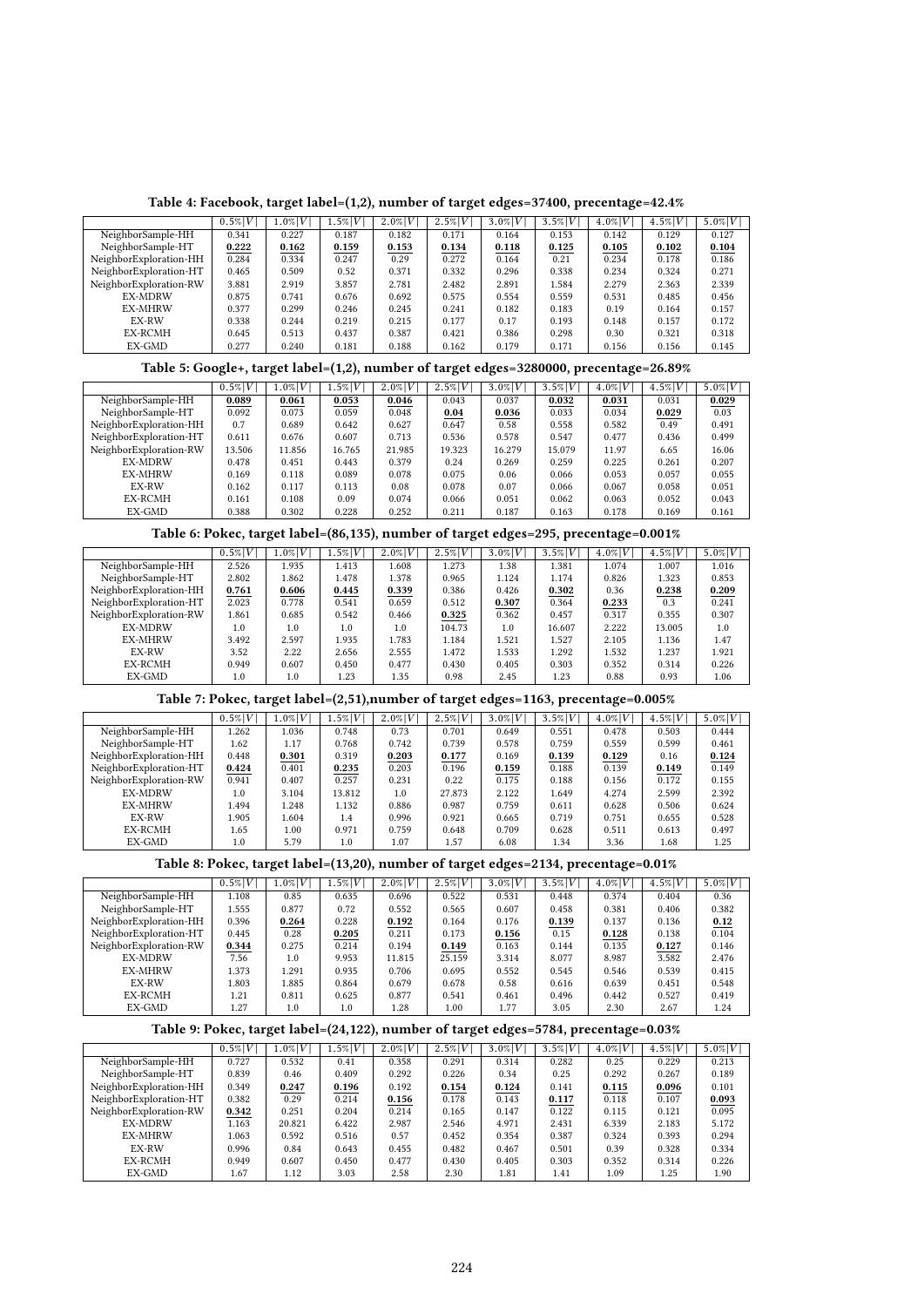|  |  | Table 10: Orkut, target label=(48,45), number of target edges=5627, precentage=0.001% |  |  |  |  |  |  |  |  |  |  |  |  |  |
|--|--|---------------------------------------------------------------------------------------|--|--|--|--|--|--|--|--|--|--|--|--|--|
|--|--|---------------------------------------------------------------------------------------|--|--|--|--|--|--|--|--|--|--|--|--|--|

|                        | $0.5\% V $ | $1.0\% V$ | $1.5\% V$ | $2.0\% V $ | $2.5\%V$ | $3.0\% V $ | $3.5\%V$ | $4.0\%V$ | $4.5\%V$ | $5.0\% V $ |
|------------------------|------------|-----------|-----------|------------|----------|------------|----------|----------|----------|------------|
| NeighborSample-HH      | 1.08       | 0.884     | 0.688     | 0.705      | 0.578    | 0.473      | 0.402    | 0.379    | 0.436    | 0.332      |
| NeighborSample-HT      | 0.917      | 0.812     | 0.487     | 0.687      | 0.689    | 0.343      | 0.485    | 0.533    | 0.341    | 0.332      |
| NeighborExploration-HH | 0.315      | 0.265     | 0.195     | 0.172      | 0.146    | 0.141      | 0.099    | 0.116    | 0.096    | 0.089      |
| NeighborExploration-HT | 0.395      | 0.237     | 0.154     | 0.185      | 0.14     | 0.117      | 0.123    | 0.105    | 0.109    | 0.114      |
| NeighborExploration-RW | 0.479      | 0.304     | 0.215     | 0.185      | 0.161    | 0.156      | 0.124    | 0.118    | 0.116    | 0.099      |
| <b>EX-MDRW</b>         | .407       | 9.96      | 12.876    | 13.999     | 10.188   | 4.846      | 4.834    | 3.759    | 2.085    | 3.039      |
| <b>EX-MHRW</b>         | 1.51       | 0.852     | 0.843     | 0.673      | 0.601    | 0.613      | 0.505    | 0.471    | 0.429    | 0.41       |
| EX-RW                  | 1.181      | 0.693     | 0.599     | 0.558      | 0.542    | 0.512      | 0.378    | 0.41     | 0.366    | 0.373      |
| EX-RCMH                | 0.944      | 0.670     | 0.649     | 0.524      | 0.425    | 0.362      | 0.37     | 0.379    | 0.35     | 0.32       |
| EX-GMD                 | 1.0        | 1.34      | 3.41      | 1.48       | 1.28     | 1.40       | 1.50     | 1.70     | 1.35     | 1.44       |

# Table 11: Orkut, target label=(11,0),number of target edges=49879, precentage=0.043%

|                        | $0.5\% V $ | $1.0\% V $ | $1.5\% V $ | $2.0\%V$ | $2.5\%V$ | $3.0\% V $ | $3.5\%V$ | $4.0\%V$ | $4.5\%V$ | $5.0\% V $ |
|------------------------|------------|------------|------------|----------|----------|------------|----------|----------|----------|------------|
| NeighborSample-HH      | 0.386      | 0.357      | 0.231      | 0.237    | 0.168    | 0.186      | 0.163    | 0.148    | 0.147    | 0.142      |
| NeighborSample-HT      | 0.284      | 0.278      | 0.249      | 0.268    | 0.216    | 0.197      | 0.149    | 0.136    | 0.167    | 0.152      |
| NeighborExploration-HH | 0.491      | 0.331      | 0.278      | 0.228    | 0.207    | 0.193      | 0.168    | 0.143    | 0.147    | 0.147      |
| NeighborExploration-HT | 0.425      | 0.286      | 0.274      | 0.21     | 0.198    | 0.185      | 0.156    | 0.143    | 0.152    | 0.122      |
| NeighborExploration-RW | 0.31       | 0.268      | 0.202      | 0.188    | 0.151    | 0.166      | 0.149    | 0.122    | 0.111    | 0.124      |
| <b>EX-MDRW</b>         | 8.977      | 6.288      | 2.317      | 6.809    | 8.318    | 7.408      | 8.366    | 3.708    | 2.174    | 2.973      |
| <b>EX-MHRW</b>         | 0.662      | 0.49       | 0.381      | 0.368    | 0.345    | 0.261      | 0.291    | 0.243    | 0.238    | 0.212      |
| EX-RW                  | 1.005      | 0.788      | 0.678      | 0.544    | 0.503    | 0.424      | 0.37     | 0.379    | 0.355    | 0.373      |
| <b>EX-RCMH</b>         | 0.997      | 0.651      | 0.491      | 0.453    | 0.384    | 0.312      | 0.268    | 0.281    | 0.271    | 0.261      |
| EX-GMD                 | 0.995      | 3.51       | 1.78       | 3.11     | 1.66     | 1.76       | 1.39     | 2.35     | 1.71     | 1.47       |

# Table 12: Orkut, target label=(1,0),number of target edges=128501, precentage=0.11%

|                        | $0.5\% V $ | $1.0\% V $ | $1.5\% V $ | $2.0\% V $ | $2.5\%V$ | $3.0\% V $ | $3.5\% V $ | $4.0\%V$ | $4.5\% V $ | $5.0\% V $ |
|------------------------|------------|------------|------------|------------|----------|------------|------------|----------|------------|------------|
| NeighborSample-HH      | 0.198      | 0.162      | 0.124      | 0.112      | 0.113    | 0.1        | 0.086      | 0.081    | 0.075      | 0.068      |
| NeighborSample-HT      | 0.182      | 0.125      | 0.106      | 0.084      | 0.088    | 0.085      | 0.067      | 0.064    | 0.065      | 0.063      |
| NeighborExploration-HH | 0.491      | 0.331      | 0.278      | 0.228      | 0.207    | 0.193      | 0.168      | 0.143    | 0.147      | 0.147      |
| NeighborExploration-HT | 0.212      | 0.156      | 0.136      | 0.113      | 0.11     | 0.087      | 0.089      | 0.077    | 0.063      | 0.071      |
| NeighborExploration-RW | 0.523      | 0.35       | 0.253      | 0.215      | 0.189    | 0.187      | 0.17       | 0.136    | 0.154      | 0.15       |
| <b>EX-MDRW</b>         | 8.977      | 6.288      | 2.317      | 6.809      | 8.318    | 7.408      | 8.366      | 3.708    | 2.174      | 2.973      |
| <b>EX-MHRW</b>         | 11.117     | 27.794     | 11.387     | 8.223      | 3.273    | 4.57       | 1.0        | 1.619    | 4.748      | 5.788      |
| EX-RW                  | 0.662      | 0.49       | 0.381      | 0.368      | 0.345    | 0.261      | 0.291      | 0.243    | 0.238      | 0.212      |
| EX-RCMH                | 1.18       | 0.985      | 0.75       | 0.688      | 0.511    | 0.553      | 0.473      | 0.436    | 0.427      | 0.468      |
| EX-GMD                 | 1.0        | 5.72       | 5.74       | 1.22       | 3.26     | 1.97       | 1.45       | 2.05     | 1.69       | 2.92       |

Table 13: Orkut, target label=(6,5),number of target edges=769188, precentage=0.657%

|                        | $0.5\% V$ | $1.0\% V $ | $1.5\% V $ | $2.0 \%  V $ | $2.5\%V$ | $3.0\%V$ | $3.5\%V$ | $4.0\%V$ | $4.5\%V$ | 5.0% V |
|------------------------|-----------|------------|------------|--------------|----------|----------|----------|----------|----------|--------|
| NeighborSample-HH      | 0.124     | 0.079      | 0.067      | 0.066        | 0.056    | 0.054    | 0.043    | 0.045    | 0.042    | 0.038  |
| NeighborSample-HT      | 0.107     | 0.072      | 0.071      | 0.057        | 0.04     | 0.04     | 0.049    | 0.043    | 0.032    | 0.039  |
| NeighborExploration-HH | 0.159     | 0.105      | 0.096      | 0.077        | 0.075    | 0.067    | 0.07     | 0.053    | 0.053    | 0.05   |
| NeighborExploration-HT | 0.136     | 0.105      | 0.1        | 0.085        | 0.07     | 0.063    | 0.056    | 0.06     | 0.054    | 0.046  |
| NeighborExploration-RW | 0.084     | 0.063      | 0.057      | 0.043        | 0.045    | 0.04     | 0.037    | 0.029    | 0.028    | 0.029  |
| <b>EX-MDRW</b>         | 3.514     | 2.366      | 2.551      | 2.373        | 1.451    | 1.403    | 1.6      | 1.29     | 1.297    | 1.026  |
| <b>EX-MHRW</b>         | 0.186     | 0.128      | 0.105      | 0.099        | 0.091    | 0.082    | 0.074    | 0.062    | 0.068    | 0.055  |
| EX-RW                  | 0.352     | 0.231      | 0.214      | 0.156        | 0.153    | 0.133    | 0.115    | 0.116    | 0.102    | 0.096  |
| EX-RCMH                | 0.238     | 0.178      | 0.159      | 0.116        | 0.116    | 0.091    | 0.101    | 0.087    | 0.082    | 0.078  |
| EX-GMD                 | 1.84      | 0.914      | 0.904      | 0.712        | 0.77     | 0.705    | 0.646    | 0.683    | 0.693    | 0.64   |

Table 14: Livejournal, target label=(34,12),number of target edges=5168, precentage=0.001%

|                        | $0.5\%$ $V$ | $0.0\% V $ | $.5\% V $ | $2.0\% V $ | $2.5\%V$ | $3.0\%V$ | $3.5\%V$ | $4.0\%V$ | $4.5\%V$ | $5.0\% V $ |
|------------------------|-------------|------------|-----------|------------|----------|----------|----------|----------|----------|------------|
| NeighborSample-HH      | 0.62        | 0.445      | 0.338     | 0.308      | 0.25     | 0.232    | 0.272    | 0.254    | 0.179    | 0.198      |
| NeighborSample-HT      | 0.6         | 0.45       | 0.259     | 0.252      | 0.326    | 0.243    | 0.175    | 0.24     | 0.209    | 0.218      |
| NeighborExploration-HH | 0.264       | 0.164      | 0.158     | 0.14       | 0.138    | 0.094    | 0.085    | 0.098    | 0.089    | 0.088      |
| NeighborExploration-HT | 0.231       | 0.168      | 0.173     | 0.114      | 0.2      | 0.117    | 0.144    | 0.083    | 0.086    | 0.074      |
| NeighborExploration-RW | 1.089       | 0.205      | 0.244     | 0.167      | 0.121    | 0.108    | 0.112    | 0.113    | 0.099    | 0.091      |
| <b>EX-MDRW</b>         | 3.482       | .666       | 3.297     | 3.952      | 2.436    | 4.498    | 2.553    | 2.273    | 1.647    | 3.465      |
| <b>EX-MHRW</b>         | 0.669       | 0.589      | 0.422     | 0.373      | 0.318    | 0.303    | 0.278    | 0.28     | 0.247    | 0.245      |
| EX-RW                  | 0.587       | 0.451      | 0.324     | 0.382      | 0.267    | 0.253    | 0.19     | 0.161    | 0.213    | 0.179      |
| EX-RCMH                | 0.564       | 0.343      | 0.303     | 0.263      | 0.248    | 0.216    | 0.199    | 0.186    | 0.171    | 0.159      |
| EX-GMD                 | 1.86        | 1.72       | 1.70      | 0.991      | 1.60     | 1.30     | 1.00     | 0.850    | 1.11     | 0.987      |
|                        |             |            |           |            |          |          |          |          |          |            |

# Table 15: Livejournal, target label=(19,16), number of target edges=15442, precentage=0.04%

| $0.5\% V $ | $1.0\% V $ | $.5\% V $ | $2.0\%V$ | $2.5\% V $ | $3.0\%$ $V$ | $3.5\%V$ | $4.0\%V$ | $4.5\%V$ | 5.0% V |
|------------|------------|-----------|----------|------------|-------------|----------|----------|----------|--------|
| 0.442      | 0.291      | 0.196     | 0.198    | 0.193      | 0.174       | 0.139    | 0.144    | 0.116    | 0.119  |
| 0.557      | 0.172      | 0.257     | 0.182    | 0.16       | 0.146       | 0.157    | 0.166    | 0.129    | 0.117  |
| 0.393      | 0.277      | 0.265     | 0.204    | 0.15       | 0.136       | 0.125    | 0.136    | 0.118    | 0.105  |
| 0.466      | 0.293      | 0.236     | 0.204    | 0.156      | 0.164       | 0.157    | 0.132    | 0.133    | 0.115  |
| 0.543      | 0.327      | 0.278     | 0.263    | 0.167      | 0.159       | 0.173    | 0.154    | 0.13     | 0.129  |
| 3.447      | 4.478      | 2.861     | 1.834    | 2.201      | 1.527       | 4.163    | 1.615    | 1.89     | 2.148  |
| 0.637      | 0.356      | 0.303     | 0.32     | 0.242      | 0.233       | 0.233    | 0.221    | 0.187    | 0.187  |
| 0.742      | 0.359      | 0.337     | 0.275    | 0.333      | 0.241       | 0.198    | 0.194    | 0.172    | 0.167  |
| 0.476      | 0.282      | 0.239     | 0.257    | 0.224      | 0.195       | 0.157    | 0.151    | 0.128    | 0.138  |
| 2.52       | 1.30       | 1.26      | 1.23     | 1.16       | 1.33        | 0.853    | 0.980    | 0.735    | 0.822  |
|            |            |           |          |            |             |          |          |          |        |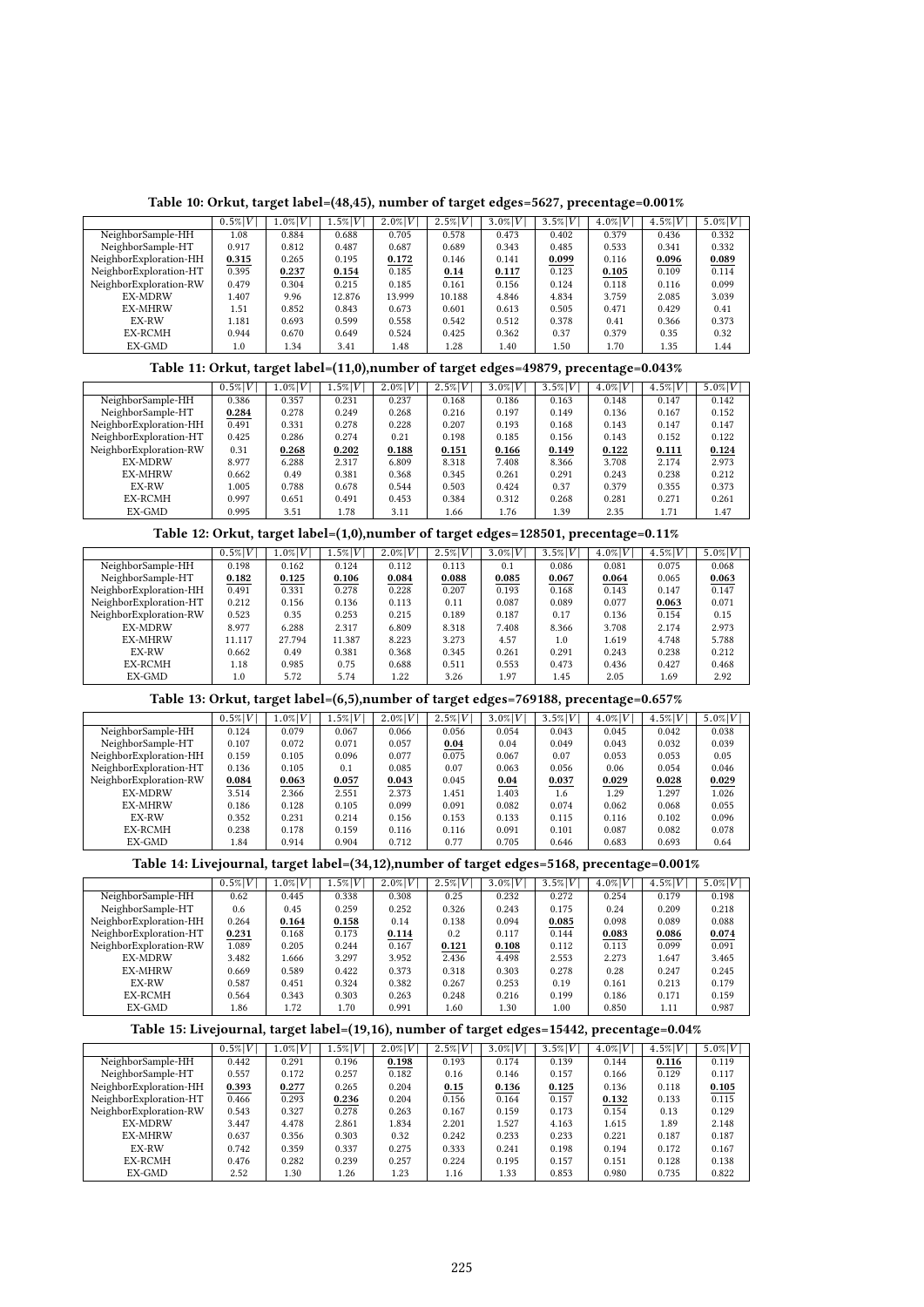Table 16: Livejournal, target label=(8,4), number of target edges=203945 precentage=0.48%

|                        | $0.5\% V$ | $1.0\% V$ | $.5\% V$ | $2.0\%$ $V$ | $2.5\%V$ | $3.0\%$ $V$ | $3.5\%V$ | $4.0\%V$ | $4.5\%V$ | 5.0% V |
|------------------------|-----------|-----------|----------|-------------|----------|-------------|----------|----------|----------|--------|
| NeighborSample-HH      | 0.104     | 0.092     | 0.082    | 0.06        | 0.051    | 0.048       | 0.038    | 0.04     | 0.039    | 0.04   |
| NeighborSample-HT      | 0.105     | 0.101     | 0.08     | 0.053       | 0.06     | 0.042       | 0.048    | 0.046    | 0.04     | 0.04   |
| NeighborExploration-HH | 0.138     | 0.107     | 0.09     | 0.078       | 0.057    | 0.055       | 0.067    | 0.06     | 0.043    | 0.048  |
| NeighborExploration-HT | 0.135     | 0.117     | 0.101    | 0.103       | 0.082    | 0.095       | 0.105    | 0.084    | 0.094    | 0.087  |
| NeighborExploration-RW | 0.152     | 0.1       | 0.068    | 0.061       | 0.084    | 0.056       | 0.055    | 0.054    | 0.061    | 0.039  |
| <b>EX-MDRW</b>         | 1.761     | 1.535     | 1.613    | 1.191       | 1.191    | 1.066       | 1.442    | 0.942    | 1.03     | 0.781  |
| <b>EX-MHRW</b>         | 0.19      | 0.127     | 0.112    | 0.094       | 0.071    | 0.073       | 0.064    | 0.064    | 0.047    | 0.051  |
| EX-RW                  | 0.201     | 0.167     | 0.134    | 0.096       | 0.104    | 0.084       | 0.08     | 0.083    | 0.074    | 0.082  |
| EX-RCMH                | 0.172     | 0.128     | 0.105    | 0.093       | 0.073    | 0.0745635   | 0.07     | 0.08     | 0.056    | 0.053  |
| EX-GMD                 | 1.32      | 0.835     | 0.717    | 0.666       | 0.642    | 0.613       | 0.591    | 0.592    | 0.546    | 0.541  |

Table 17: Livejournal, target label=(1,0), number of target label=1753000, precentage=4.1%

|                        | $0.5\% V$ | $1.0\% V$ | $1.5\% V $ | $2.0\% V $ | $2.5\% V $ | $3.0\% V $ | $3.5\% V $ | $4.0\% V $ | $4.5\%V$ | $5.0\% V $ |
|------------------------|-----------|-----------|------------|------------|------------|------------|------------|------------|----------|------------|
| NeighborSample-HH      | 0.094     | 0.054     | 0.053      | 0.041      | 0.04       | 0.041      | 0.031      | 0.029      | 0.026    | 0.028      |
| NeighborSample-HT      | 0.07      | 0.057     | 0.048      | 0.04       | 0.037      | 0.031      | 0.035      | 0.027      | 0.027    | 0.025      |
| NeighborExploration-HH | 0.152     | 0.083     | 0.072      | 0.051      | 0.052      | 0.049      | 0.042      | 0.037      | 0.035    | 0.033      |
| NeighborExploration-HT | 0.119     | 0.089     | 0.076      | 0.067      | 0.056      | 0.05       | 0.049      | 0.044      | 0.042    | 0.044      |
| NeighborExploration-RW | 0.053     | 0.048     | 0.043      | 0.033      | 0.031      | 0.026      | 0.027      | 0.024      | 0.023    | 0.02       |
| <b>EX-MDRW</b>         | 3.332     | 1.757     | 1.825      | 0.978      | 1.14       | 1.213      | 1.101      | 0.95       | 0.884    | 0.935      |
| <b>EX-MHRW</b>         | 0.196     | 0.131     | 0.09       | 0.096      | 0.079      | 0.07       | 0.079      | 0.068      | 0.057    | 0.064      |
| EX-RW                  | 0.252     | 0.211     | 0.186      | 0.145      | 0.122      | 0.107      | 0.11       | 0.128      | 0.103    | 0.08       |
| EX-RCMH                | 0.155     | 0.175     | 0.133      | 0.111      | 0.0786     | 0.092      | 0.08       | 0.09       | 0.067    | 0.073      |
| EX-GMD                 | 1.16      | 0.958     | 0.867      | 0.726      | 0.705      | 0.654      | 0.642      | 0.647      | 0.686    | 0.59       |
|                        |           |           |            |            |            |            |            |            |          |            |

|                      | .<br>----<br>16 | ---<br>-----<br>------<br>Neic<br>ուշ<br>YИ<br>. | $   -$<br>hhorkyn<br>Neic<br>.<br>$-1$ on $-$ .<br>.<br>⊢ | $-$<br>.<br>Neich<br>$"v$ nlor $\sim$<br>חו | $-1$<br>.<br>.     |
|----------------------|-----------------|--------------------------------------------------|-----------------------------------------------------------|---------------------------------------------|--------------------|
| n.<br>$\overline{1}$ | 0.50<br>.       | 7200                                             | nn<br>u<br>241                                            |                                             | $ \sim$<br>40r<br> |

|  |  | Table 19: Bound on the number of samples in Google+ |  |  |  |
|--|--|-----------------------------------------------------|--|--|--|
|--|--|-----------------------------------------------------|--|--|--|

|               |           |                              |                       | --                          |                                             |
|---------------|-----------|------------------------------|-----------------------|-----------------------------|---------------------------------------------|
|               | $-1$<br>. | $- - -$<br>$- - - -$<br>Neto | $  -$<br>Neu<br>$nn-$ | $\sim$ $\sim$<br>HТ<br>Neic | TITT <sub>7</sub><br>. .<br>N <sub>01</sub> |
| $\Omega$<br>. | 2726      | 1007<br>-387                 | $  -$<br>' 14         | $\angle 5400$               | -----                                       |
|               |           |                              |                       |                             |                                             |

converges to the ground truth when more samples or API calls are used. This behavior is as expected.

- (4) In most of the cases, NeighborExploration returns the best estimations. However, NeighborSample outperforms NeighborExploration in the cases where the target edges constitute a larger proportion in the whole edge set. This is the case for the results of facebook and google+. This indicates that when the target edges are abundant, neighborhood exploration is not needed to boost the sampling probability for the target edges.
- (5) For the datasets of Orkut and Livejournal, we have multiple sets of results for edge labels with different frequencies. It is found that the NRMSE values for more frequent labels are generally smaller than those with less frequent labels. We have therefore conducted a more systematic study about the impact of the label frequency, to be reported in the next subsection.

#### 5.3 Comparison among algorithms with varying relative count of target edges

We notice that in the same graph, for different target labels the best algorithms can be different. It turns out that the relative count of target edges  $(F/|E|)$  may also affect the performance of different algorithms. In order to study the relationship between the performance of different algorithms and the relative count of target edges, we measure the values of NRMSE for a range of  $F/|E|$ . The results for Orkut and Livejournal are plotted in Figure 1 and Figure 2. Each node in these figures corresponds a target edge label and the x-coordinate is the relative count of edges with this label and the y-coordinate is the NRMSE of the target edge count estimation when  $5\%|V|$  API calls are used. Here, we only run experiments on two networks, Orkut and Livejournal, since the range of the relative count of target edges in Orkut and Livejournal is much larger than the ranges in other

networks, so the change of NRMSE is more obvious in these two networks when the relative count of target edges varies. The results of existing algorithms are not shown, since we have demonstrated that those algorithms are much less competitive in the previous experiments. Each NRMSE value is calculated by averaging over 200 independent simulations.

We summarize our results as follows.

- (1) In the same network, as the relative count of target edges increases, the NRMSE results of all algorithms decrease, which means that the estimation is more accurate. This is reasonable, since the probability of sampling target edges in random walk will be higher if there are more target edges in the networks, which will result in better estimations.
- (2) When the relative count of target edges changes the best algorithm may also be different. When the relative count of target edges is small, NeighborExploration algorithms outperforms NeighborSample algorithms and the difference is quite significant, but when the relative count of target edges is large enough, the results of NeighborExploration algorithms and NeighborSample algorithms are very close and the best algorithm will change from case to case.

We explain why our new algorithm NeighborExploration outperforms NeighborSample when the relative count of target edges is small as follows. In NeighborSample algorithms, the probability of sampling a target edge is  $\frac{F}{|E|}$ , since NeighborSample  $\frac{1}{\text{E}}$  is sampling a target cuge is  $\frac{1}{\text{E}}$ , since is regularithm. NeighborExploration, can find a target edge with probability  $\frac{\sum_{u \in Q} d_u}{2|E|}$ ,<br>where node set *O* contains all nodes which is included in at least where node set  $O$  contains all nodes which is included in at least one target edges, since once we sample a node all target edges which contains this node will also be found. As a result, our new algorithm NeighborExploration can obtain target edges with a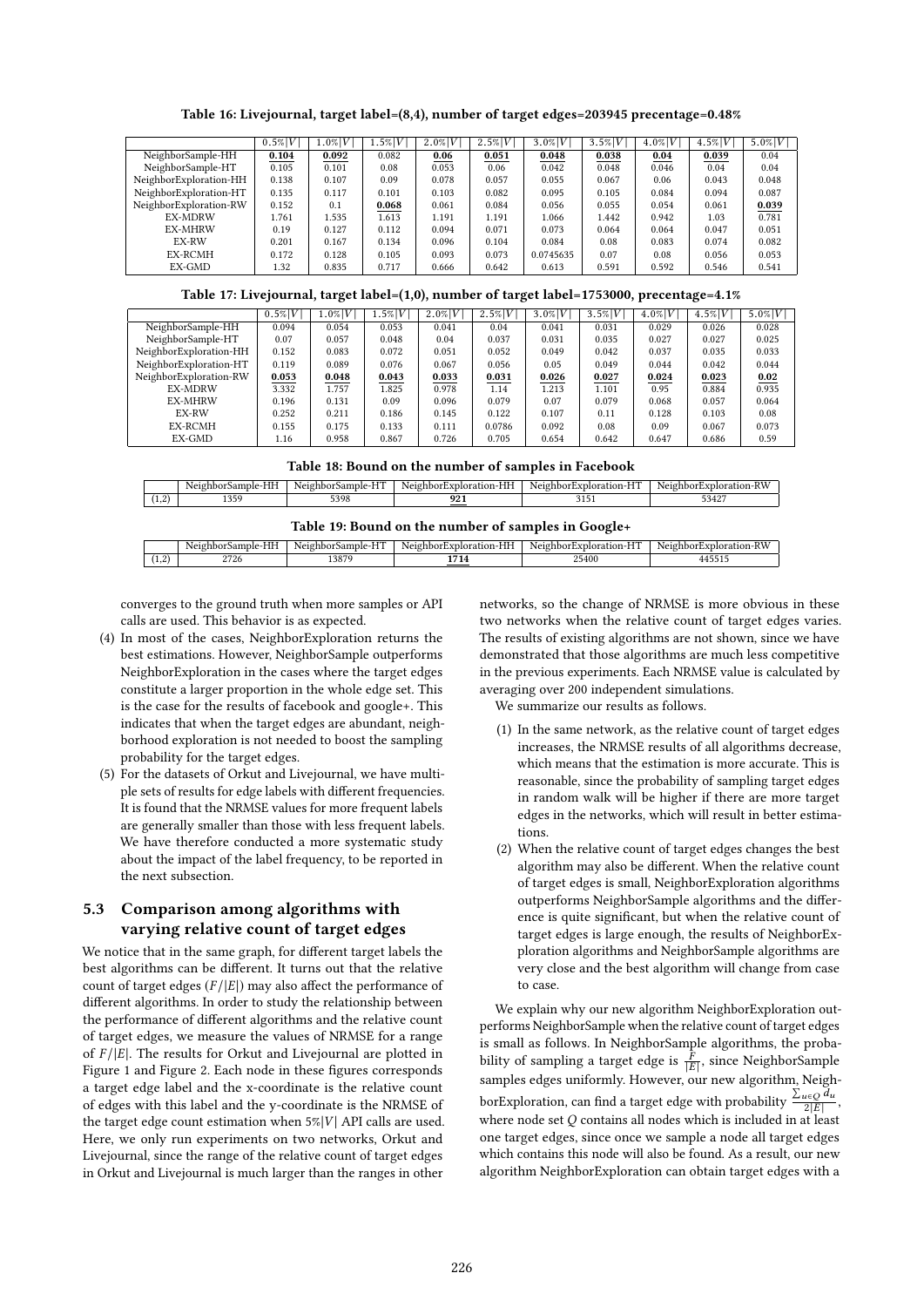Table 20: Bounds on the number of samples in Pokec

|           | NeighborSample-HH    | NeighborSample-HT    | NeighborExploration-HH | NeighborExploration-HT | NeighborExploration-RW |
|-----------|----------------------|----------------------|------------------------|------------------------|------------------------|
| (86, 135) | $7.56 \times 10^{7}$ | $2.77 \times 10^{8}$ | $4.08 \times 10^{6}$   | $3.77 \times 10^{8}$   | $7.35 \times 10^{7}$   |
| (2,51)    | $1.91 \times 10^{7}$ | $2.16 \times 10^8$   | $6.9 \times 10^5$      | $2.54 \times 10^8$     | $1.25 \times 10^{7}$   |
| (13,20)   | $1.04 \times 10^{7}$ | $1.89 \times 10^{8}$ | $4.6 \times 10^5$      | $2.01 \times 10^{8}$   | $8.27 \times 10^{6}$   |
| (24, 122) | $3.85 \times 10^{6}$ | $1.45 \times 10^{8}$ | $2.3 \times 10^5$      | $1.15 \times 10^{8}$   | $4.16 \times 10^{6}$   |

Table 21: Bounds on the number of samples in Orkut

|          | NeighborSample-HH    | NeighborSample-HT    | NeighborExploration-HH | NeighborExploration-HT | NeighborExploration-RW |
|----------|----------------------|----------------------|------------------------|------------------------|------------------------|
| (48, 45) | $2.08 \times 10^{7}$ | $9.62 \times 10^{8}$ | $2.46 \times 10^{5}$   | $4.8 \times 10^{6}$    | $4.44 \times 10^{6}$   |
| (11,0)   | $2.34 \times 10^{6}$ | $4.5 \times 10^{8}$  | $3.3 \times 10^5$      | $1.03 \times 10^{8}$   | $6.03 \times 10^{6}$   |
| (1,0)    | $9.1 \times 10^5$    | $2.45 \times 10^8$   | $1.8 \times 10^5$      | $3.97 \times 10^{7}$   | $3.34 \times 10^{6}$   |
| (6, 5)   | $1.5 \times 10^{5}$  | $2.11 \times 10^{7}$ | $1.3 \times 10^4$      | $1.38 \times 10^{6}$   | $2.49 \times 10^{5}$   |
|          |                      |                      |                        |                        |                        |

#### Table 22: Bounds on the number of samples in Livejournal

| $3.16 \times 10^{8}$<br>(34, 12)<br>$8.28 \times 10^{6}$<br>$3.23 \times 10^{6}$<br>5.86 $\times$ 10 <sup>6</sup><br>$1.8 \times 10^5$<br>$2.77 \times 10^{6}$<br>(19,16)<br>$2.22 \times 10^8$<br>$1.74 \times 10^{6}$<br>$9.6 \times 10^{4}$<br>$4.45 \times 10^{6}$<br>$2.09 \times 10^{5}$<br>$3.0 \times 10^{7}$<br>$3.09 \times 10^{5}$<br>$7.10 \times 10^{6}$<br>$1.7 \times 10^4$<br>(8, 4)<br>$2.34 \times 10^{4}$<br>$1.76 \times 10^{5}$<br>$6.0 \times 10^{5}$<br>$5.93 \times 10^{5}$<br>$9.8 \times 10^3$ |        | NeighborSample-HH | NeighborSample-HT | NeighborExploration-HH | NeighborExploration-HT | NeighborExploration-RW |
|--------------------------------------------------------------------------------------------------------------------------------------------------------------------------------------------------------------------------------------------------------------------------------------------------------------------------------------------------------------------------------------------------------------------------------------------------------------------------------------------------------------------------|--------|-------------------|-------------------|------------------------|------------------------|------------------------|
|                                                                                                                                                                                                                                                                                                                                                                                                                                                                                                                          |        |                   |                   |                        |                        |                        |
|                                                                                                                                                                                                                                                                                                                                                                                                                                                                                                                          |        |                   |                   |                        |                        |                        |
|                                                                                                                                                                                                                                                                                                                                                                                                                                                                                                                          |        |                   |                   |                        |                        |                        |
|                                                                                                                                                                                                                                                                                                                                                                                                                                                                                                                          | (6, 5) |                   |                   |                        |                        |                        |

higher probability than NeighborSample, especially when  $F / |E|$ is small, so NeighborExploration performs better.

#### Table 23: Best algorithm for Facebook and Google+ using  $5\%|V|$ API calls

| Social Network | Label | Best algorithm    | <b>NRMSE</b> |
|----------------|-------|-------------------|--------------|
| Facebook       | (1,2) | NeighborSample-HT | 0.104        |
| Google+        | (1.2) | NeighborSample-HH | 0.029        |

#### Table 24: Best algorithm for Pokec using  $5\%|V|$  API calls

| Label     | Best algorithm         | <b>NRMSE</b> |
|-----------|------------------------|--------------|
| (135, 86) | NeighborExploration-HH | 0.209        |
| (2,51)    | NeighborExploration-HH | 0.124        |
| (13,20)   | NeighborExploration-HH | 0.12         |
| (24, 122) | NeighborExploration-HT | 0.093        |

#### Table 25: Best algorithm for Orkut using  $5\%|V|$  API calls

| Label    | Best algorithm         | <b>NRMSE</b> |
|----------|------------------------|--------------|
| (48, 45) | NeighborExploration-HH | 0.089        |
| (11,0)   | NeighborExploration-RW | 0.124        |
| (1,0)    | NeighborSample-HT      | 0.063        |
| (6, 5)   | NeighborSample-RW      | 0.029        |

Table 26: Best algorithm for Livejournal using  $5\%|V|$  API calls

| Label    | Best algorithm         | <b>NRMSE</b> |
|----------|------------------------|--------------|
| (34, 12) | NeighborExploration-HT | 0.074        |
| (19,16)  | NeighborExploration-HH | 0.105        |
| (8,4)    | NeighborExploration-RW | 0.039        |
| (1,0)    | NeighborExploration-RW | 0.02         |

#### 6 CONCLUSION

In this paper, we propose to estimate the number of edges with target labels, which to the best of our knowledge corresponds to the first attempt to estimate graph properties refined by users' labels. To solve the problem, we developed two algorithms, namely NeighborSample and NeighborExploration, which samples a set of edges/nodes first and then constructs estimators based on the sampled edges/nodes. These two algorithms are suitable in different cases, e.g., NeighborExploration is better than Neighbor-Sample when the fraction of edges with target labels is low. We also provide some theoretical results on the accuracy guarantees of the algorithms. We conducted extensive experiments which



Figure 1: NRMSE vs. number of target edges in Orkut when  $5\%|V|$  API calls are used



Figure 2: NRMSE vs. number of target edges in Livejournal when  $5\%|V|$  API calls are used

verified that the algorithms developed in this paper are superior over baseline methods.

There are a few directions for future study. For example, it would be interesting to estimate some other types of graph properties such as numbers of wedges and triangles refined by users' labels in OSNs.

#### REFERENCES

- [1] 2016. KONECT Datasets: The koblenz network collection. http://konect. uni-koblenz.de. (2016).
- [2] Louigi Addario-Berry and Tao Lei. 2015. The Mixing Time of the Newman-Watts Small-World Model. Advances in Applied Probability 47, 1 (2015), 37–56.
- [3] P. Anchuri, M.J. Zaki, O. Barkol, S. Golan, and M. Shamy. 2013. Approximate Graph Mining with Label Costs. In KDD (2013), 518–526.
- [4] A. Arora, M. Sachan, and A. Bhattacharya. 2014. Mining Statistically Significant Connected Subgraphs in Vertex Labeled Graphs. In SIGMOD (2014), 1003–1014.
- [5] X. Chen, Y. Li, G. P. Wang, and J. C. S. Lui. 2016. A general framework for estimating graphlet statistics via random walk. Proc. VLDB Endow. 10, 3 (2016), 253–264.
- [6] Y. Press D. A. Levin and E. L. Wilmer. 2008. Markov Chains and Mixing Times. American Mathematical Society.